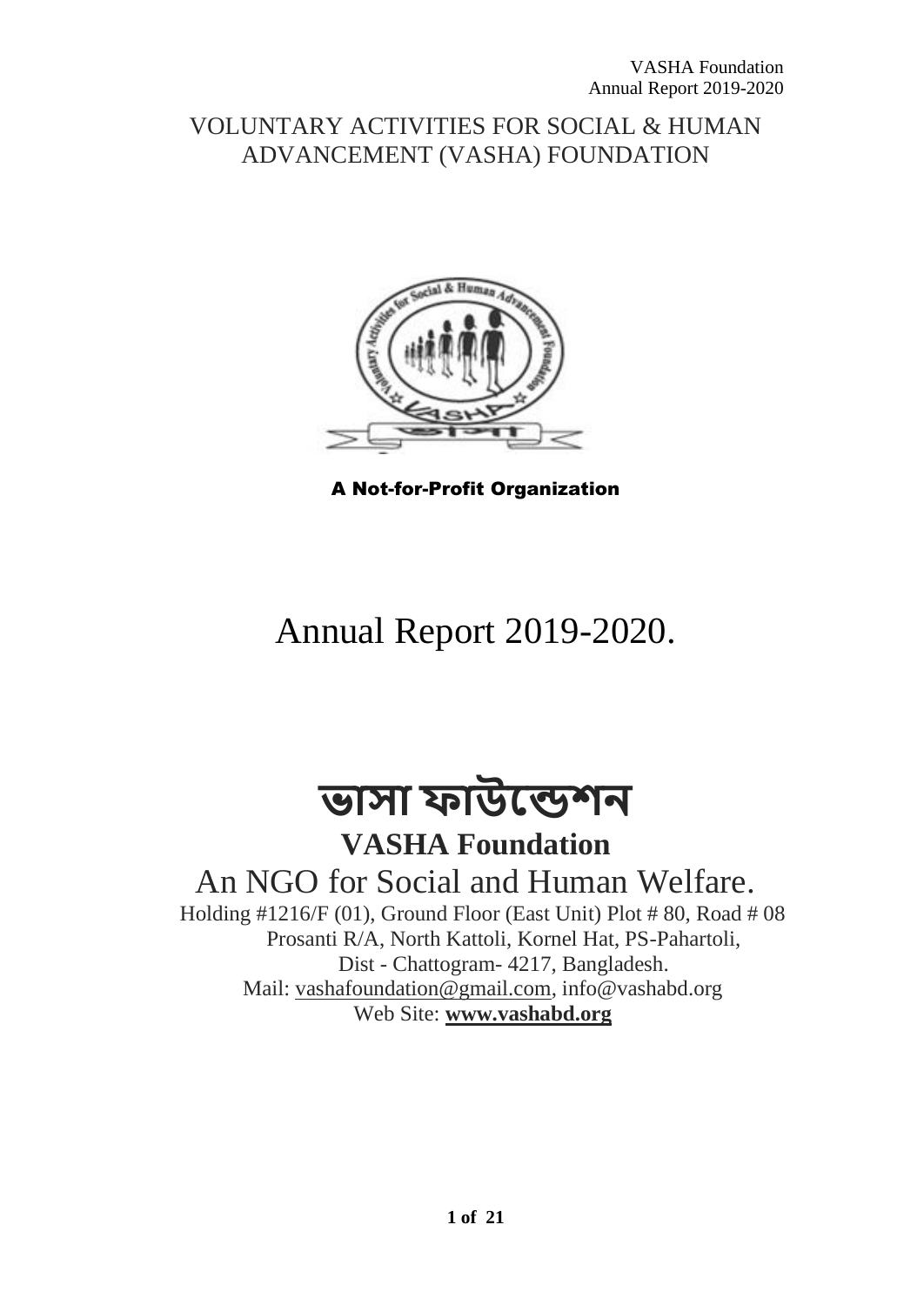#### Message from the Chairman

I am very happy and feel glory to write message for the annual report of our beloved organization VASHA Foundation. As a not -for-profit organization, Voluntary Activities for Social & Human Advancement (VASHA) Foundation is working for poverty reduction at Chattogram in Bangladesh. It is an organization working which has been working for about more than fifteen years for the underprivileged people of the country to make their standard of living advanced.

Being established on the date of  $2<sup>nd</sup>$  January, 2005 VASHA Foundation is keeping a mentionable contribution in poverty reduction from the locality. This report will provide a transparent and real reflection of the 'last year' activities of this organization.

 I would like to congratulate the great hearted, self-sacrificing, educated, active, industrious and kind people; members of GB(General Body), employee, volunteers and all other stakeholders. who are sacrificing their talent, labor, money and time for the progress of the country being involved with the organization and above all keeping contribution in implementing the objectives of this organization in spite of all kinds of limitations.

Date: 31-12-2020. Md.Abu Tayeb Chowdhury **Chairman** VASHA Foundation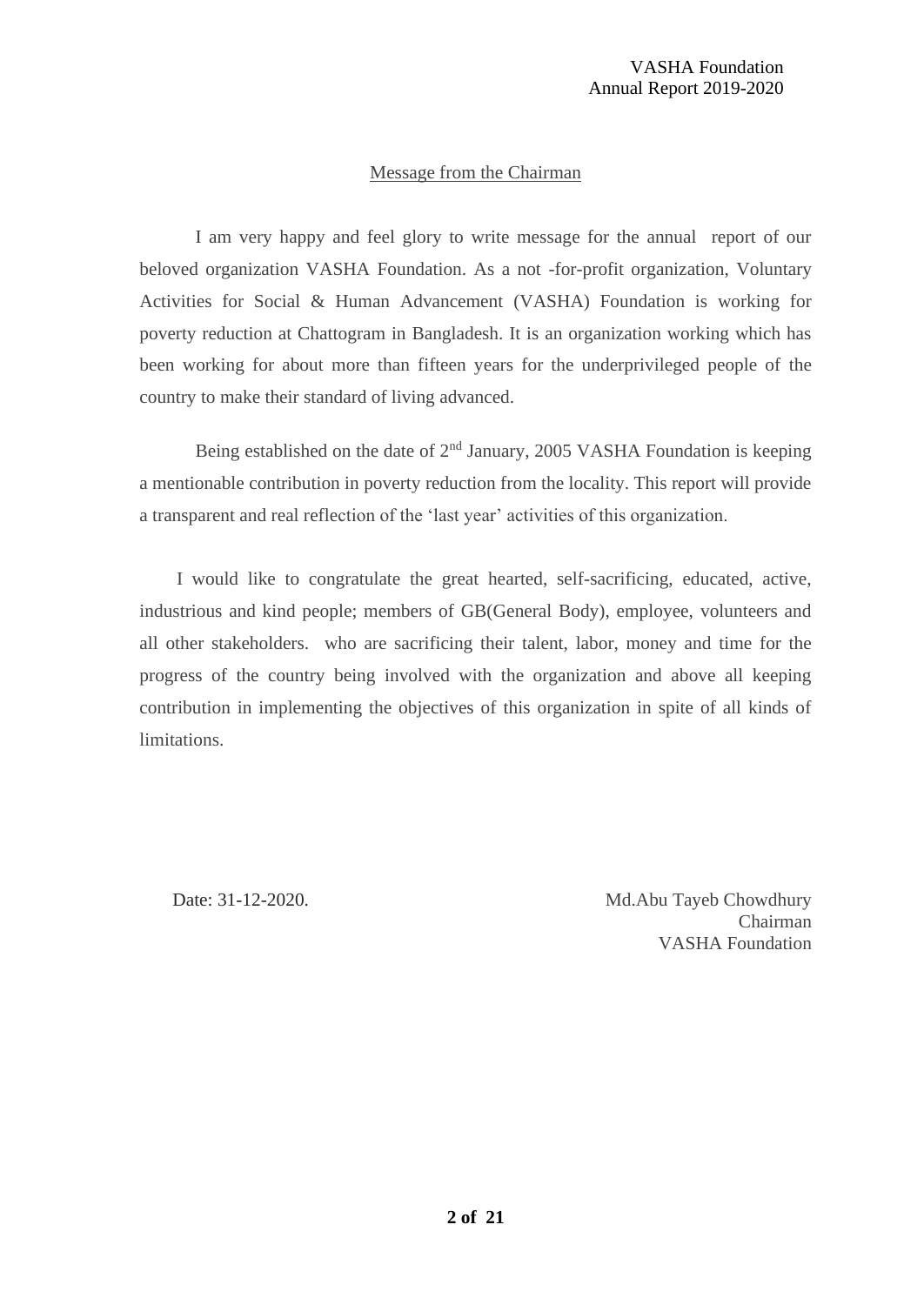#### Forward

 It glorious for me to present the Annual Report of Voluntary Activities for Social & Human Advancement (VASHA) Foundation which is in its fourteen years of publication. This report comprises of performance of the organization for the calendar year June 30, 2020.

 All of the local people are aware that Voluntary Activities for Social & Human Advancement (VASHA) Foundation, as a non-government and not-for-profit organization, is contributing significantly to the poverty removal and making the poor people well to do. The main aim and objective of the association is to ensure a solvent and happy life for the poor people. For this purpose, the society is carrying on a wellrecognized program 'Micro Credit'. This project is keeping an effective contribution for poverty reduction. It may be mentioned that VASHA Foundation is continuing another important project named 'Training for Skill Development (TSD) Project'. The program is availing skill to the unskilled, unemployment young people specially woman.

I am very happy to inform that we have 2378 numbers of active benevolent members and 21,707 numbers of accumulated benevolent members. On the hand, we have 2298 numbers of active benevolent members and 16,698 numbers of accumulated benevolent members who has taken loan from our microcredit program. We have distributed accumulated 329,920,000.00 taka and present outstanding is 51,651,713.00 taka. We have given training 2347 numbers of beneficiary women under our TSD (Training for Skill development) program and the program is still being continued.

 Whatever we have achieved, the officials and staff of the foundation, who always worked hard ungrudgingly, deserve credit for this achievement. I would like to put on record my sincere appreciation for them, including Mr. Md. Abu Tayeb Chowdhury, under whose leadership this report has been made possible. Lastly, the guidance and support consistently given by the Advisory Committee members and General Body members helped us in no uncertain manner in the decision making process of the society for which we are grateful to them.

Date: 31-12-2020 (Parimal Kanti Paul) General Secretary & CEO VASHA Foundation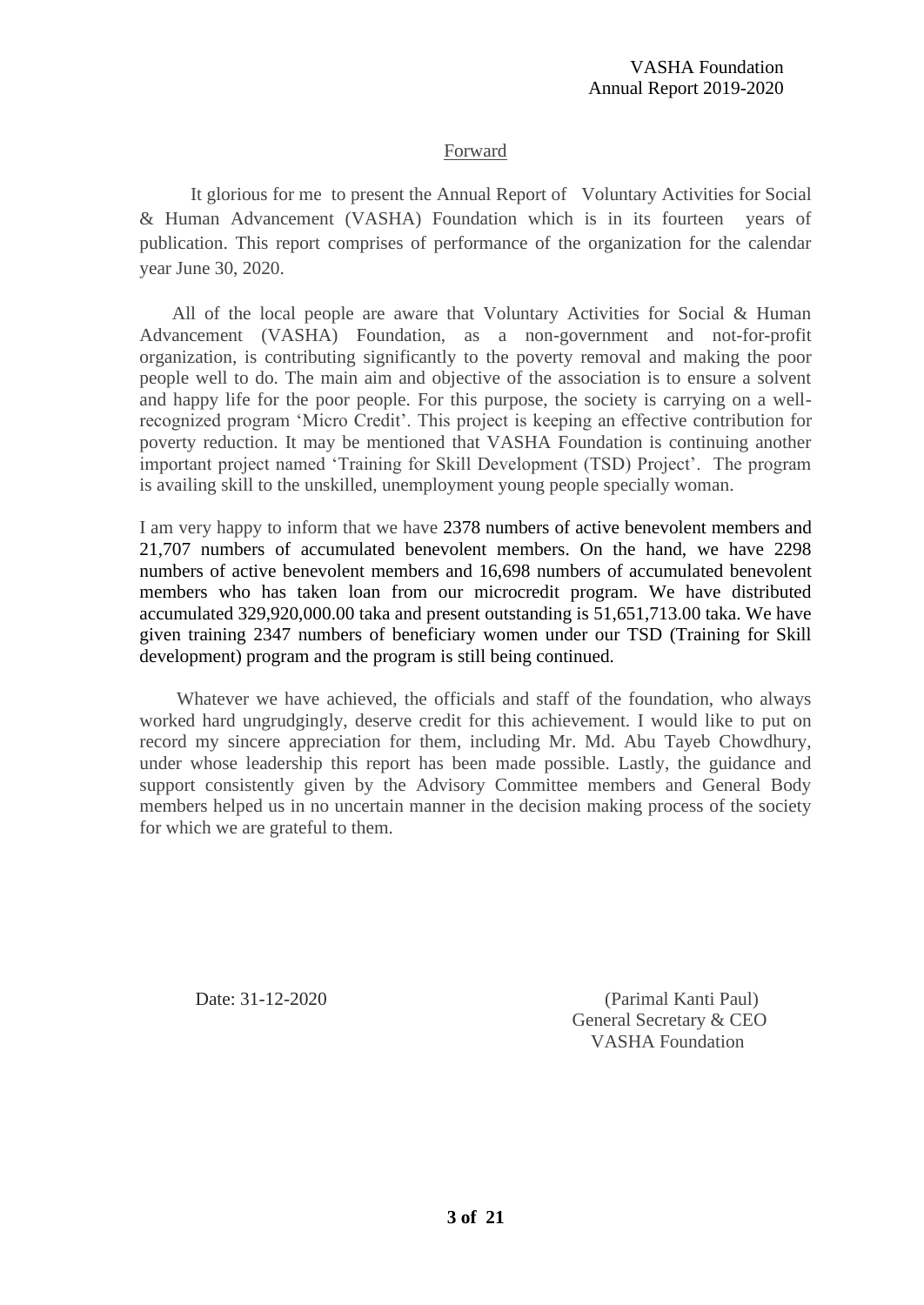#### **1) Organizational Structure:**

VASHA Foundation is an 'Organization not for profit` registered under the societies registration Act XXI of 1860. VASHA Foundation is at present structured in the follow manner.

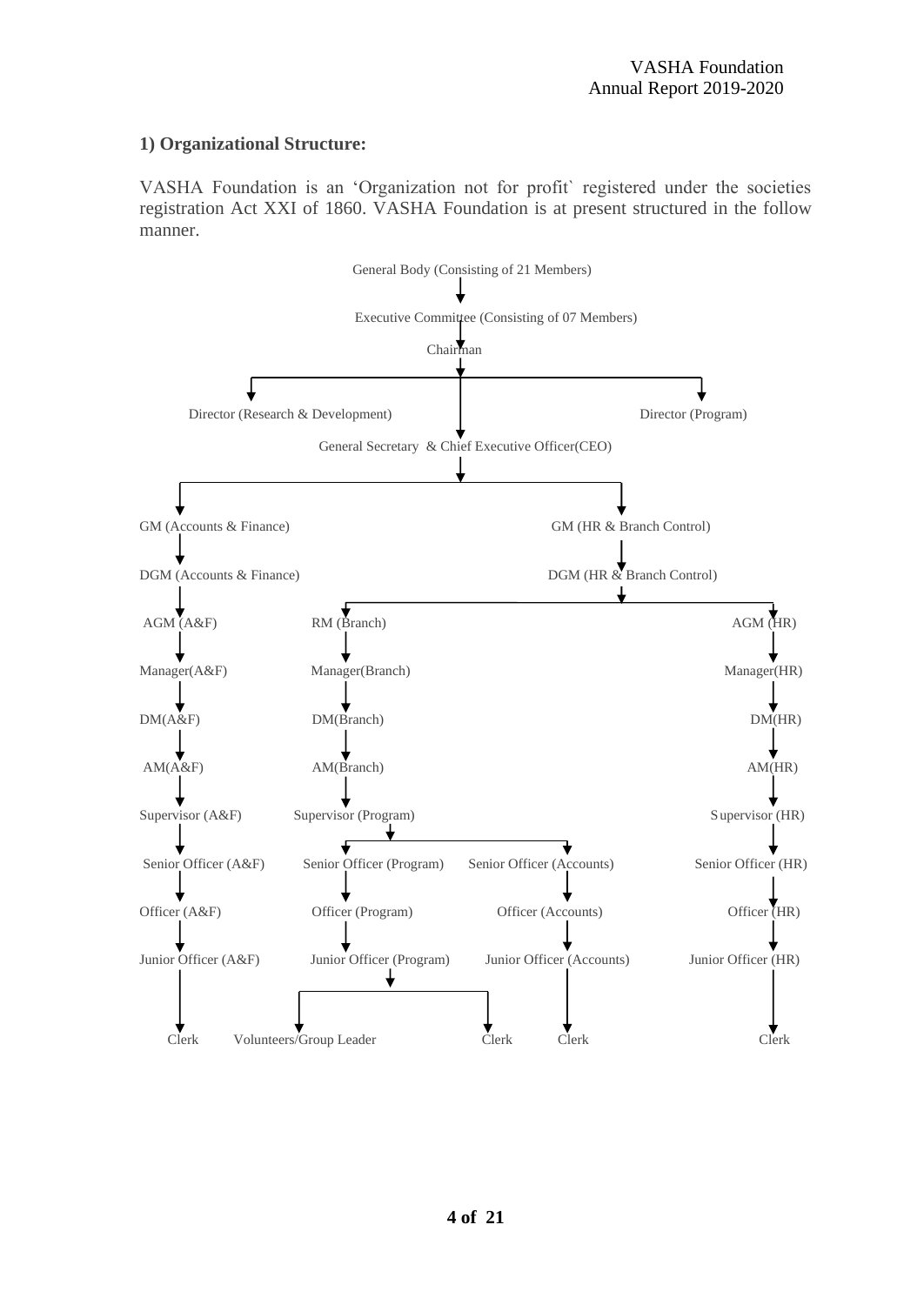# **2) MANAGEMENT**

**2.1) General Body**: The General Body (GB) is formed by 21 (Twenty One) members who like to serve the society voluntarily. They sacrifice their talents and labors voluntarily for the society. The GB gives the overall policy guideline and direction for the efficient functioning of VASHA Foundation. It approves the annual budget of the organization drawn by the Executive Committee (EC). The names of the GB of VASHA Foundation are given below:

| SI.              | Name, Father's name,                                             | <b>Educational</b>                                                | <b>Professio</b>              | <b>Address</b>                                                                   |
|------------------|------------------------------------------------------------------|-------------------------------------------------------------------|-------------------------------|----------------------------------------------------------------------------------|
| No.              | <b>Nationality</b>                                               | Qualification                                                     | $\mathbf n$                   |                                                                                  |
| 1.               | Puolumi Rudra, D/O-AjoyRudra,                                    | Bachelor of Commerce                                              | <b>Business</b>               | Fatapur, Hathazari,                                                              |
|                  | Bangladeshi.                                                     | (Management)                                                      |                               | Chittagong, Bangladesh                                                           |
| $\mathfrak{2}$   | Parimal Kanti Paul, S/O-Late<br>Abinash Paul, Bangladeshi.       | Masters of Science<br>(Mathematics), MBA, LLB                     | Service                       | Khuruskul, Paulpara, Cox's<br>Bzar.                                              |
| 3                | Raju Chowdhury, s/o- Late Sujit<br>Chowdhury, Bangladeshi        | M. Sc (Statistics)                                                | <b>Business</b>               | Shilalia, Ushkhain,<br>Anowara, Chittagong.                                      |
| $\overline{4}$   | Mohamad Faridul Islam<br>S/O-Sogir Ahmed, Bangladeshi.           | Diploma in Pathology                                              | Service                       | Talukderbari, Haralo,<br>Chandonaise, Chattogram.                                |
| 5                | Engineer Piatos Nandi, S/O-<br>Hirendra Lal Nandi, Bangladeshi.  | Bachelor of Science in<br>Electrical & Electronics<br>Engineering | Service                       | Kazir Dewry, Chattogram,<br>Bangladesh                                           |
| $6\,$            | Dr. Anupam Majumder, S/O- Raboti<br>Mohon Mojumder, Bangladeshi. | <b>MBBS</b>                                                       | Service                       | Kadamtoli, Bosurhat,<br>Noakhali, Bangladesh                                     |
| $\boldsymbol{7}$ | Kohinoor Akter, S/O-Md. Abdul<br>Kuddus. Bangladeshi.            | Diploma In Architect                                              | Service                       | Andermanik, Lohaghara,<br>Chattogram.                                            |
| $\overline{8}$   | Pankaj Chowdhury, S/O-Swapon<br>Chowdhury, . Bangladeshi.        | Bachelor of Science in<br>Electrical & Electronics<br>Engineering | Service                       | 1023/B,120 Nur Ahamad<br>Road, Kazir Dewry,<br>Chattogram.                       |
| 9                | Mitun Das, S/O-Badal Das,<br>Bangladeshi.                        | <b>Bachelor of Arts</b>                                           | Service                       | 1023/B,120 Nur Ahamad<br>Road, Kazir Dewry, Ctg.                                 |
| 10               | Supriya Dey, D/O-Mrinal Kanti Dey,<br>Bangladeshi.               | <b>Bachelor of Commerce</b><br>(Management)                       | Service                       | Meher Building, Alkoran,<br>Kotwalli, Chittagong.                                |
| 11               | Suman das, s/o- late Sadan Das,<br>Bangladeshi                   | M. Com                                                            | Service                       | Vill. + Post: Anowara.<br>Chittagong                                             |
| 12               | Pankaj Kumar Dey, So- Mrinal<br>Kanti Dey, Bangladeshi           | B.Sc. Engineering (EEE)                                           | Service                       | Potia, Chittagong                                                                |
| 13               | Dipesh Barua, S/o- Sukar Barua,<br>Bangladeshi                   | M.Sc. (Applied<br>Chemistry)                                      | Service                       | New Gulshan, Bandarban,<br>Hill tracks                                           |
| 14               | Shamima Nahar, D/O: Jahidul Islam<br>(Roton)                     | Diploma In Architect                                              | Teaching                      | 67/A high Level road,<br>Lalkhan Bazar, Chittagong.                              |
| 15               | Abu Toyob Chowdhury, S/O: Abdul<br>wadud Chowdhury               | Diploma in Architect                                              | <b>Business</b>               | Chowdhury bari, Vill:<br>Imam Nogor, P.O: Vatiari,<br>P.S: Sitakundu, Chittagong |
| 16               | Bikash Chowkraborty, S/O: Dulal<br>Chowkraborty                  | BSS, Diploma in<br>Software Engineering                           | Teaching &<br><b>Business</b> | Vill: Mirzapur, P.O: Sorkar<br>Hat, P.S: Hathazari,<br>Chittagong                |
| 17               | Sorware Amin, SO: Anisul Haque.                                  | Diploma in Computer<br>Engineering                                | Teaching                      | Daskin Ambaria, P.O:<br>Mirshorai, P.S: Mirshorai,<br>Chittagong                 |
| 18               | Emran Hossain, S/O: Md. Hossain.                                 | BBA, MBA                                                          | <b>Business</b>               | Gomostar Bari, North<br>Burichor, P.O: Rashid Bari,                              |
| 19               | Md. Nasir Uddin, S/O: Late Alhaz<br>Abul Boshor                  | B.S.S (Hons.)                                                     | <b>Business</b>               | Boshor Monjil, Plat no: 08,<br>144 Ananda Bag, Nur<br>Ahmed Road, Chittagong.    |
| 20               | Muthun Nandi, S/O: Lolit Mohon<br>Nandi                          | B. Com (pass)                                                     | <b>Business</b>               | Nandi Bari, Vill: Boroma,<br>P.O: Dhamair Hat, P.S:<br>Chondanaish, Chittagong   |
| 21               | Aurun Kanti Das, S/O: Amol Kanti<br>Das.                         | M. Com, MBA, CACC                                                 | Service                       | Vill: Nolua, P.O:<br>Shamuhari, P.S: Satkania,<br>Chittagong.                    |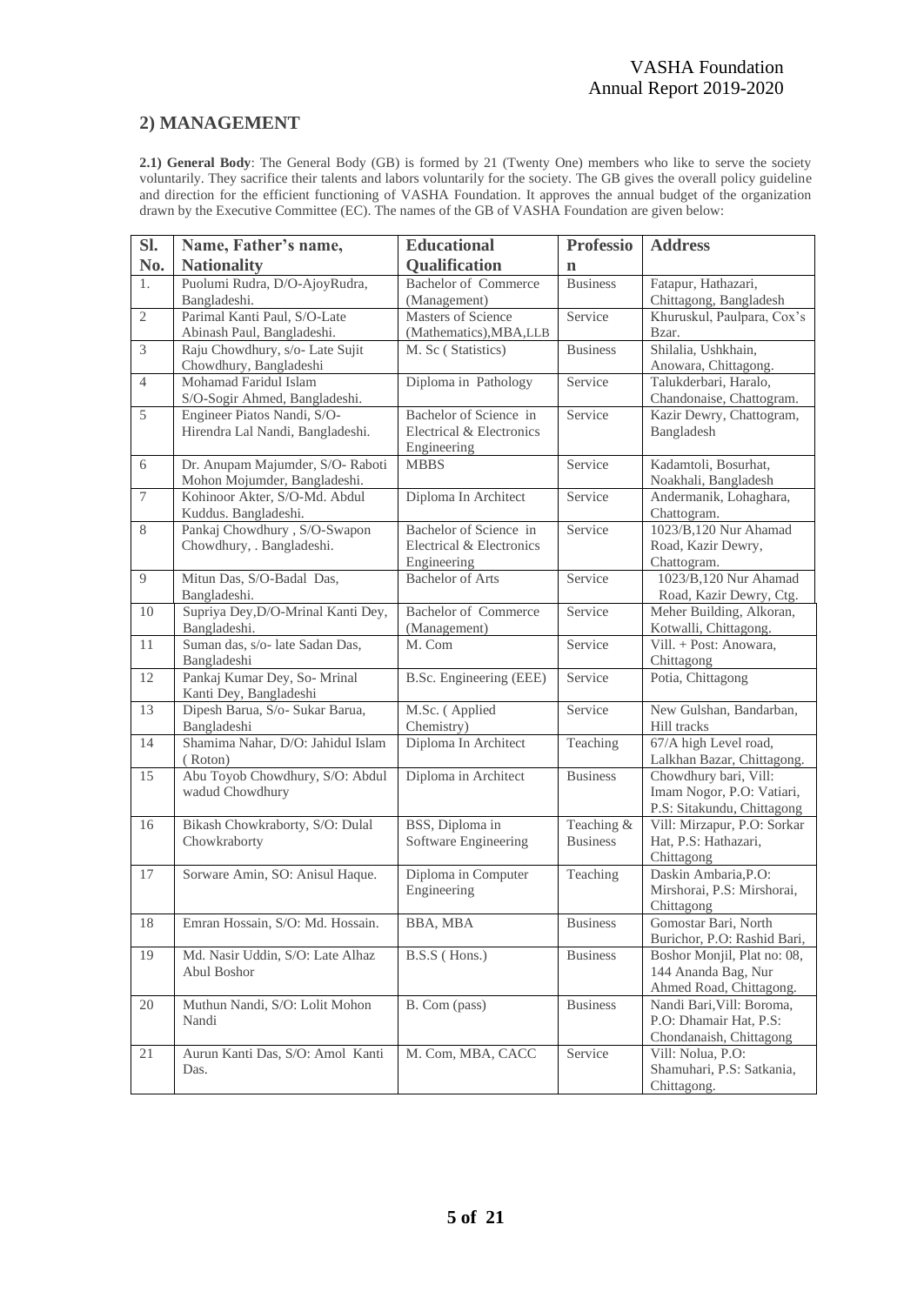# **2.2) Executive Committee:**

It is an elected form from the General Body (GB). It is formed by 07 (seven) Members. The chairman of the Executive Committee (EC) is the chief executive of the organization. The Chairman carries out the responsibilities of the organization as the chief executive officer. The list of the present EC is given below:

| SI.<br>No. | <b>Name and Address</b>   | <b>Designation</b>  | Year of<br><b>Birth</b> | <b>Profession</b> |
|------------|---------------------------|---------------------|-------------------------|-------------------|
| 01.        | <b>Md.AbuTayeb</b>        | Chairman            | 1986                    | <b>Business</b>   |
|            | <b>Chowdhury</b>          |                     |                         |                   |
| 02.        | Engr. Pankaz Kumar        | Vice Chairman       | 1983                    | Service           |
|            | <b>Dey</b>                |                     |                         |                   |
| 03.        | <b>Parimal Kanti Paul</b> | General Secretary & | 1975                    | <b>Business</b>   |
|            |                           | <b>CEO</b>          |                         |                   |
| 04.        | <b>Poulumi Rudra</b>      | Treasurer           | 1980                    | Service           |
| 05.        | <b>Sorowar Amin</b>       | <b>EC</b> Member    | 1983                    | Service           |
|            |                           |                     |                         |                   |
| 06.        | <b>Kohinoor Akter</b>     | <b>EC</b> Member    | 1986                    | Service           |
| 07.        | <b>Emran Hossain</b>      | <b>EC</b> Member    | 1980                    | Service           |

**2.3) Advisory Committee:** The organization has an advisory forum whose activities are non administrative and voluntary but advisory. The list of the advisory committee is as below:

| Sl.                         | <b>Name, Address</b>         | <b>Educational</b>   | <b>Profession</b>          |
|-----------------------------|------------------------------|----------------------|----------------------------|
| No.                         |                              | <b>Qualification</b> |                            |
| 1.                          | Mr. Prodip Paul, Mehedi Bag, | <b>FCMA</b>          | Service                    |
|                             | Payesnlaish, Chattogram      |                      |                            |
| $\mathcal{D}_{\mathcal{L}}$ | Mr. Rakhal Chandra Paul,     | M.A, B. Ed.          | Retired (Ex. Government)   |
|                             | Khuruskul, Cox'sbazar.       |                      | <b>Education Officer</b> ) |
| 3                           | <b>Pritom Das</b>            | MA (Public           | Journalist                 |
|                             |                              | Administration)      |                            |
| $\overline{4}$              | Pronob Boll                  | <b>MA</b>            | Journalist                 |
| 5                           | Md. Anamul Haque, House# 2,  |                      |                            |
|                             | Road#7, Block#C, Mirpur,     | M. Com               | <b>NGO Consultant</b>      |
|                             | Dhaka-1216.                  |                      |                            |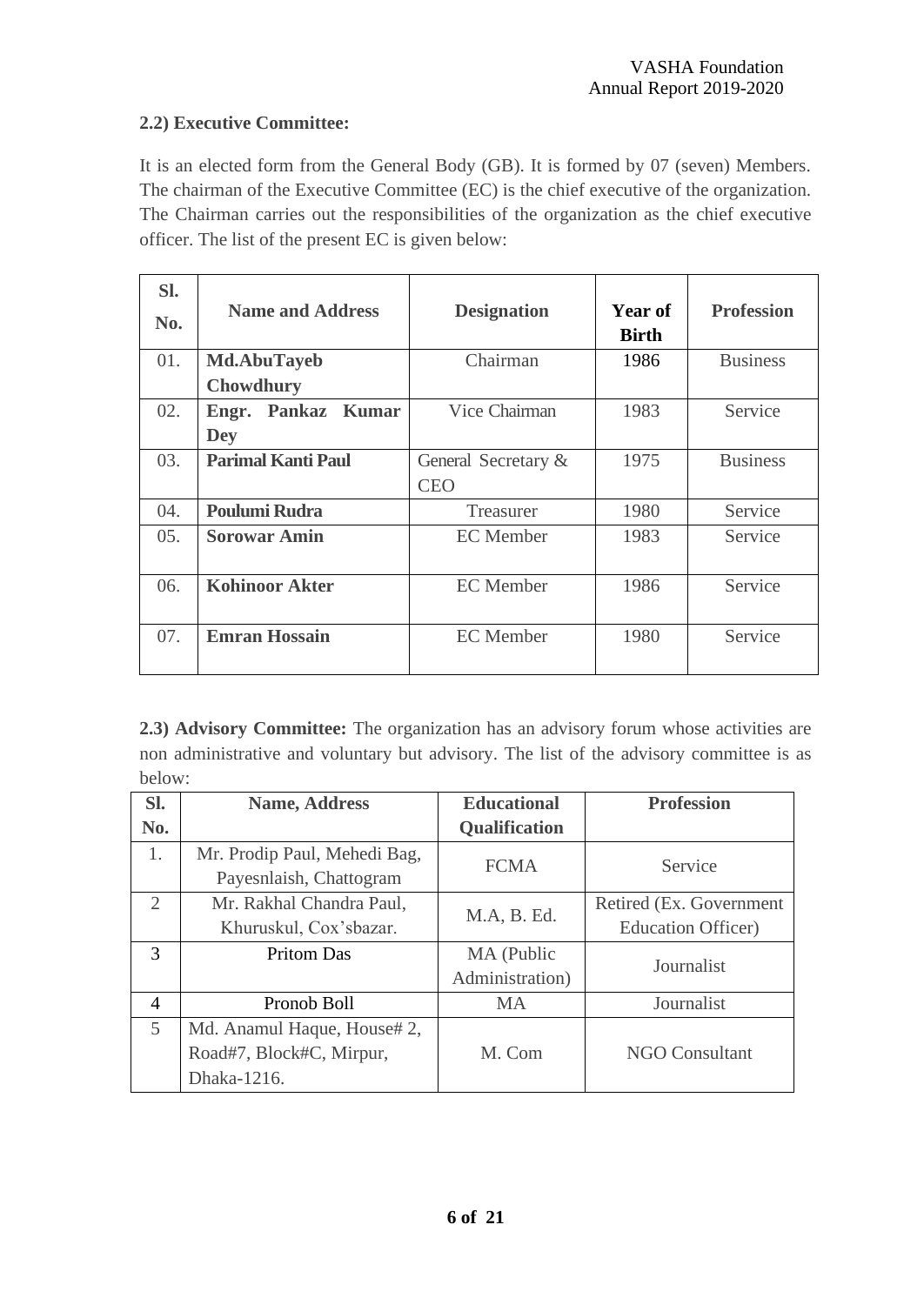**2.4) Workforce:** The organization has a well-defined structure and guidelines for appointing human resources. Its size will be enlarged as per it's activities and reasonable requirements. Initially it has been conducting its activities by the following workforce:

- a) Executive Director- 01
- b) Project Director 01
- c) Manager- 01
- d) Asst.Manager-01
- e) Accountant Cum Cashier- 01
- f) Training Coordinator 02
- g) Field supervisor- 02
- h) Field Officer- 10
- i) Trainer 03
- j) Field worker/Social Development Worker -81
- k) Peon cum Assitant-01
- l) Cooker-01

#### **3) Report from the Executive Committee:**

3.1) VASHA (Voluntary Activities for Social and Human Advancement) Foundation is a non- Government and not-for- profit organization (NGO) founded in 2005 with the active initiative by Engr. Priatos Nandi, an eminent social worker and enthusiastic young people to promote the socio-economic condition of the less fortunate and powerless people of the area irrespective of cost, race and religion.

3.2) VASHA Foundation is registered under the registrar of Joint Stock Company, Bangladesh under the society registration ACTXXI of 1860. The date of registration is the Fourth May Two Thousand and Five.

3.3) The organization has enlisted with the Directorate of Youth Development, Ministry of Youth and Sport, Government of Peoples' Republic of Bangladesh on 31st January, 2010.

3.4) The association, VASHA Foundation has also enlisted and the Certificate of Bangladesh Micro Credit Regulatory Authority (MRA) and the Ministry of Social Welfare, Government of People's Republic of Bangladesh on October 07, 2012.

3.5) The registered office of VASHA Foundation is ''Holding #1216/F (01), Ground Floor (East Unit) Plot # 80, Road # 08 , Prosanti R/A, North Kattoli, Kornel Hat, PS-Pahartoli, Dist – Chattogram- 4217, Bangladesh.

3.6) The organization conducts its regular activities from this office and this will be the registered office after the approval of the proper authority.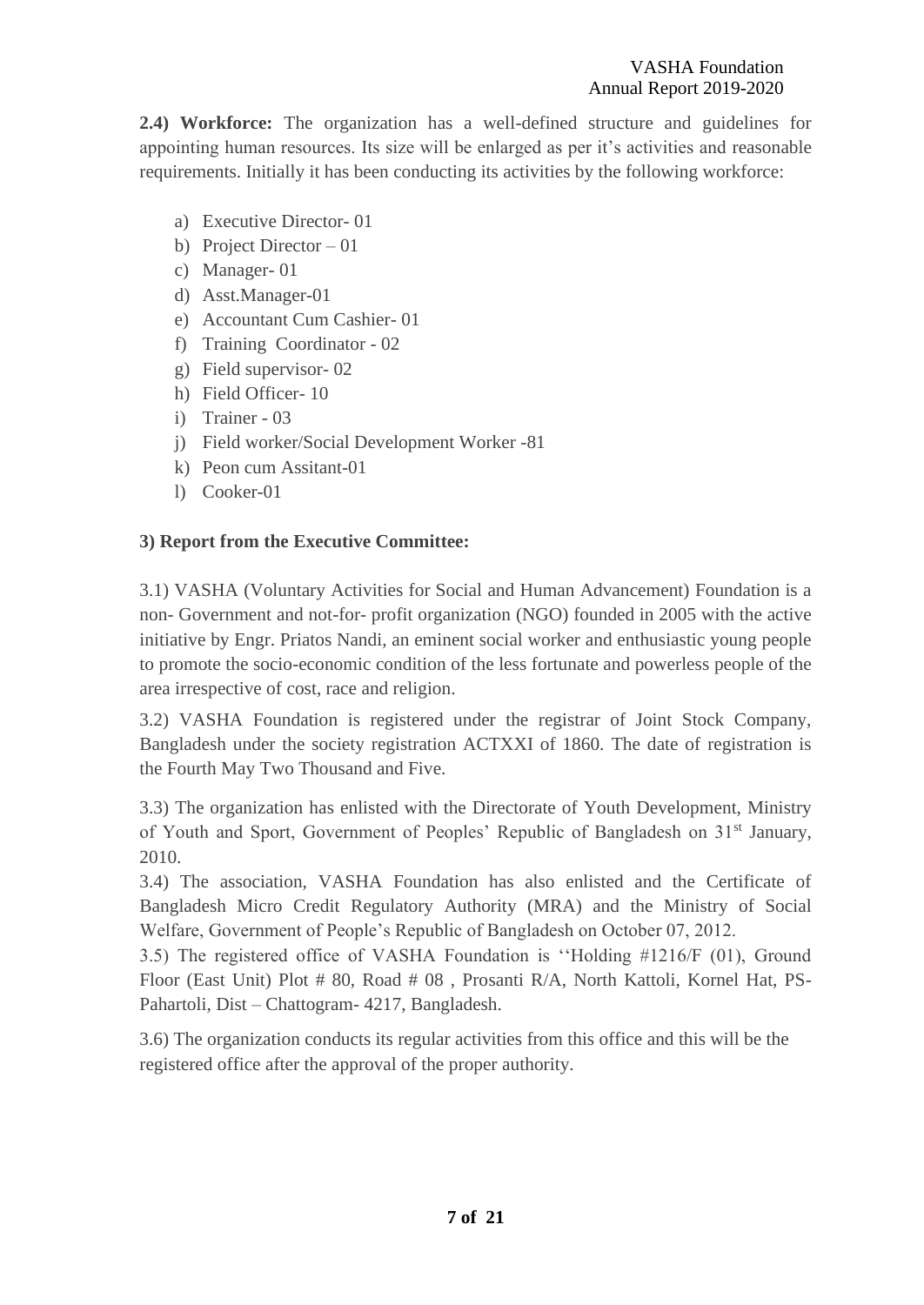| <b>FY</b>     | <b>Number of total beneficiary</b><br>member enrolled at the Year | <b>No. of Beneficiary Member in</b><br>debt at the Year ended. |
|---------------|-------------------------------------------------------------------|----------------------------------------------------------------|
|               | ended.                                                            |                                                                |
| June 30,2020  | 2378                                                              | 2297                                                           |
| June 30,2019  | 2108                                                              | 2057                                                           |
| June 30,2018  | 2014                                                              | 1843                                                           |
| June 30,2017  | 1667                                                              | 1480                                                           |
| June 30,2016  | 1499                                                              | 1267                                                           |
| June 30,2015  | 1285                                                              | 1162                                                           |
| June 30, 2014 | 1271                                                              | 1230                                                           |
| June 30, 2013 | 1261                                                              | 1159                                                           |
| June 30, 2012 | 1036                                                              | 955                                                            |
| June 30, 2011 | 3978                                                              | 867                                                            |
| June 30, 2010 | 3029                                                              | 639                                                            |
| June 30, 2009 | 1625                                                              | 568                                                            |
| June 30, 2008 | 1397                                                              | 295                                                            |
| June 30, 2007 | 688                                                               | 158                                                            |
| June30,2006   | 253                                                               | 22                                                             |

| 3.7 The no. of members (Who has taken loan) of previous years is shown below: |
|-------------------------------------------------------------------------------|
|-------------------------------------------------------------------------------|

3.8) The micro-credit program being started at the twenty seventh August Two Thousand and Five (27/08/2005) has been running till today. Through this program many beneficiaries are getting financial advantages. Getting micro loan from this project they are being self dependent and solvent financially. We have many examples that prove that the microcredit program of VASHA Foundation has already made and yet is making a reasonable number of poor and ultra-poor beneficiary solvent.

3.9) The organization has already distributed cumulatively BDT 329,920,000.00 (principal) as micro loan among its beneficiaries from beginning till the June 30, 2020.

| Period        | Loan Distributed in | Out Standing at    |
|---------------|---------------------|--------------------|
|               | <b>BDT</b>          | the Period ended.  |
|               | (Excluding Service  | (Excluding Service |
|               | Charge)             | Charge)            |
| $2019 - 2020$ | 7,86,20,000.00      | 5, 16, 51, 713.00  |
| $2018 - 2019$ | 7,47,76,000.00      | 4,20,26,460.00     |
| $2017 - 2018$ | 5,05,55,000.00      | 2,89,91,581.00     |
| $2016 - 2017$ | 2,89,52,000.00      | 1,63,98,001.00     |
| $2015 - 2016$ | 1,96,85,000.00      | 1,17,65,588.00     |

3.10) Comparative loan disbursement of previous years is shown below: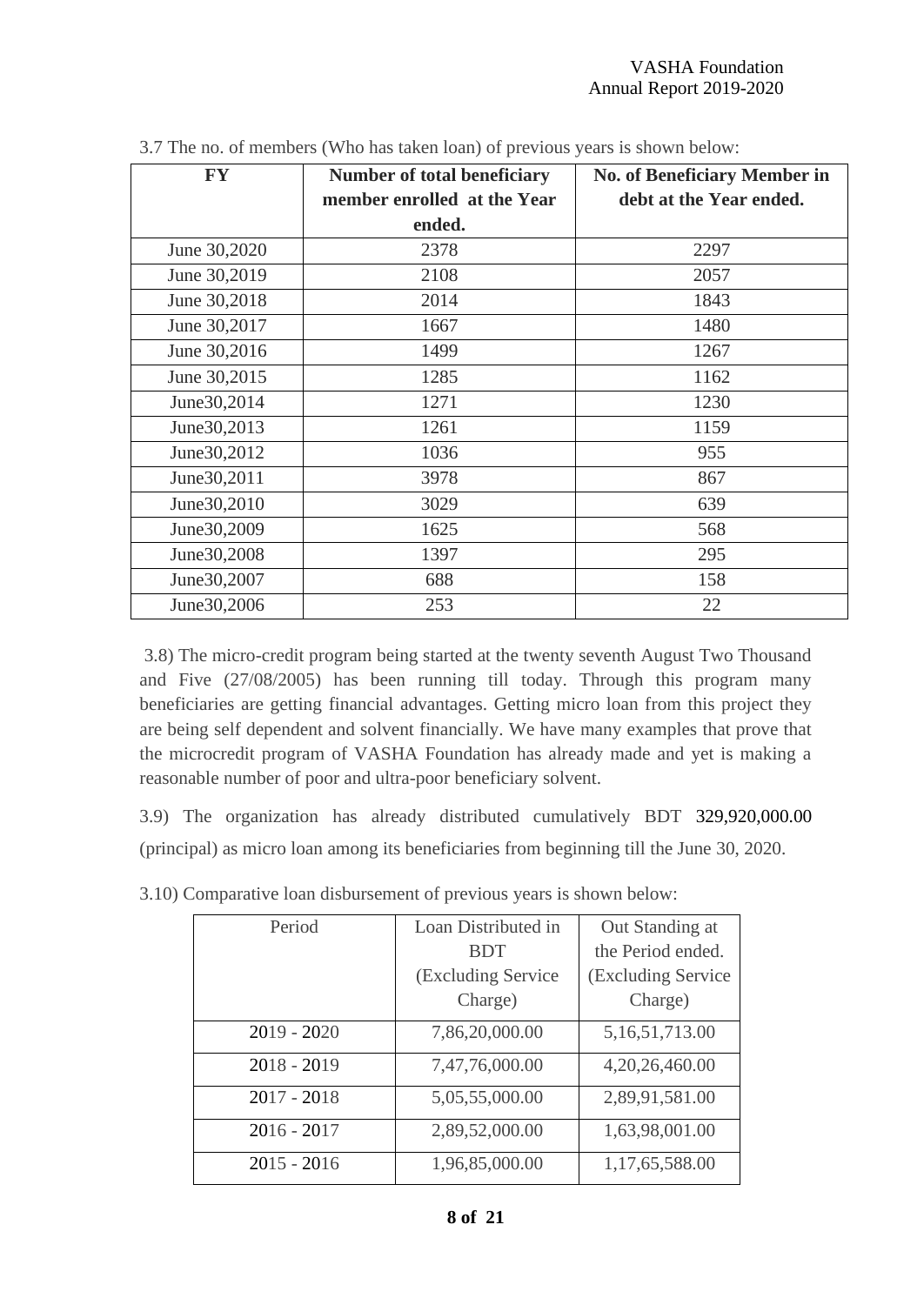| $2014 - 2015$ | 1,62,45,000.00 | 95,80,123.00   |
|---------------|----------------|----------------|
| $2013 - 2014$ | 1,41,70,000.00 | 89,02,306.00   |
| $2012 - 2013$ | 1,27,03,000.00 | 78, 37, 427.00 |
| $2011 - 2012$ | 1,04,75,000.00 | 53,75,375.00   |
| $2010 - 2011$ | 88,19,872.00   | 50,13,075.00   |
| $2009 - 2010$ | 73,67,553.00   | 45,75,289.00   |
| $2008 - 2009$ | 57, 20, 575.00 | 43,64,446.00   |
| $2007 - 2008$ | 12,21,800.00   | 14,01,001.00   |
| $2006 - 2007$ | 4,76,000.00    | 3,94,252.00    |
| $2005 - 2006$ | 1,33,200.00    | 59,500.00      |

3.11) The rate of loan refunded is 99.78% that proves the organization competent. 3.12) Comparative number of beneficiary indebt of the previous years.

|               | No. of Beneficiaries | No. of Beneficiaries |
|---------------|----------------------|----------------------|
| Period        | who has taken loan   | indebted at the Year |
|               | during the period    | ended.               |
| $2019 - 2020$ | 1834                 | 2297                 |
| $2018 - 2019$ | 2315                 | 2018                 |
| $2017 - 2018$ | 1935                 | 1843                 |
| $2016 - 2017$ | 1616                 | 1480                 |
| $2015 - 2016$ | 1357                 | 1267                 |
| $2014 - 2015$ | 1174                 | 1162                 |
| $2013 - 2014$ | 1130                 | 1230                 |
| $2012 - 2013$ | 1085                 | 1159                 |
| $2011 - 2012$ | 1120                 | 955                  |
| $2010 - 2011$ | 899                  | 867                  |
| $2009 - 2010$ | 622                  | 640                  |
| $2008 - 2009$ | 553                  | 569                  |
| $2007 - 2008$ | 213                  | 295                  |
| $2006 - 2007$ | 135                  | 258                  |
| $2005 - 2006$ | 23                   | 168                  |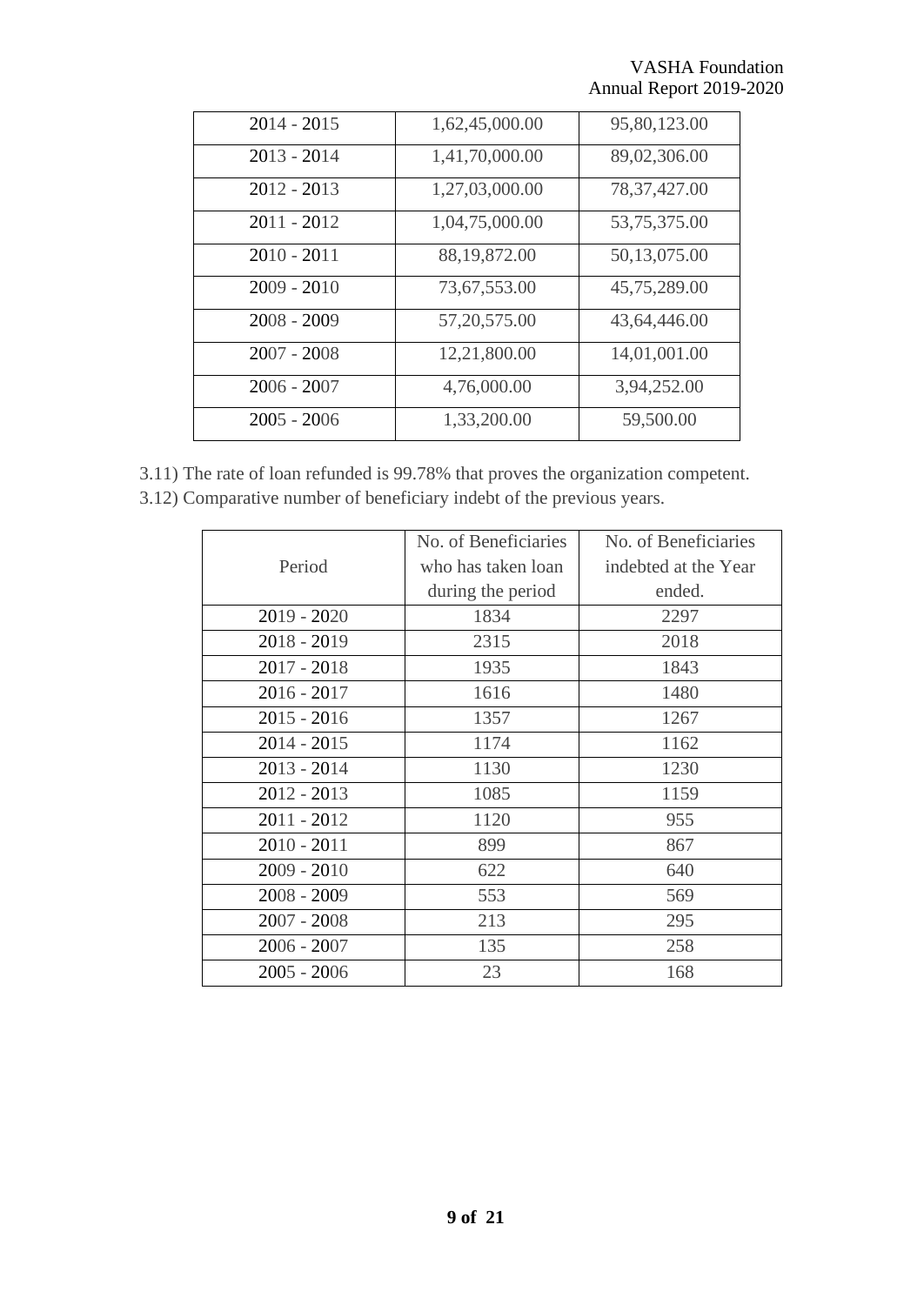| <b>FY</b> | <b>Member Savings</b> | Member Savings Balance as at the    |
|-----------|-----------------------|-------------------------------------|
|           | Received (Excluding   | Period ended. (Excluding Interest – |
|           | Interest) In BDT      | in BDT)                             |
| 2019-2020 | 1,30,80,661.00        | 2,07,47,262.00                      |
| 2018-2019 | 1,30,64,798.00        | 1,61,08,865.00                      |
| 2017-2018 | 9,570,190.00          | 12,258,241.00                       |
| 2016-2017 | 64, 52, 763.00        | 80,52,610.00                        |
| 2015-2016 | 51,65,048.00          | 65,14,360.00                        |
| 2014-2015 | 47,87,860.00          | 54, 14, 757.00                      |
| 2013-2014 | 41,76,274.00          | 53,24,803.00                        |
| 2012-2013 | 35,97,572.00          | 45,81,236.00                        |
| 2011-2012 | 16,03,630.00          | 36,45,536.00                        |
| 2010-2011 | 58,25,023.00          | 49,73,021.00                        |
| 2009-2010 | 26,99,412.00          | 37,08,771.00                        |
| 2008-2009 | 12,22,212.00          | 19,43,734.00                        |
| 2007-2008 | 10,59,454.00          | 5,26,478.00                         |
| 2006-2007 | 2,43,921.00           | 3,50,775.00                         |
| 2005-2006 | 1,22,838.00           | 1,22,838.00                         |

|  |  | 3.13) Members' savings information of the previous years |  |
|--|--|----------------------------------------------------------|--|
|  |  |                                                          |  |
|  |  |                                                          |  |

3.14) As per the circulation and guidelines of Bangladesh Microcredit Regulatory Authority (MRA), daily, monthly and fixed deposit/ savings collection has not been collected in this year.

3.15) During the FY 2019-2020, 1834 persons of the beneficiaries have taken micro-loan and the amount of this loan (Principal) is BDT 7,86,20,000.00

3.16) The organization is carrying out activities centering its present registered office.

3.17) Total number of active field is 82 till today where regular weekly meeting and other activities are going on**.**

3.18) In a hard competitive world like today's, it is very essential that both male and female of families have to come forward in the income generating way in order to bring the life well to do and the major weapon of income is training. An efficient person can appoint himself in earning anywhere in the world. It is essential to make the underprivileged people trained and skilled to make the financially solvent. Understanding this reality VASHA Foundation designed and initiated a program named 'TSD (Training for Skill Development)'. The organization has design this project to train 9600 underprivileged women and 9600 unemployed youth successively. Although it is very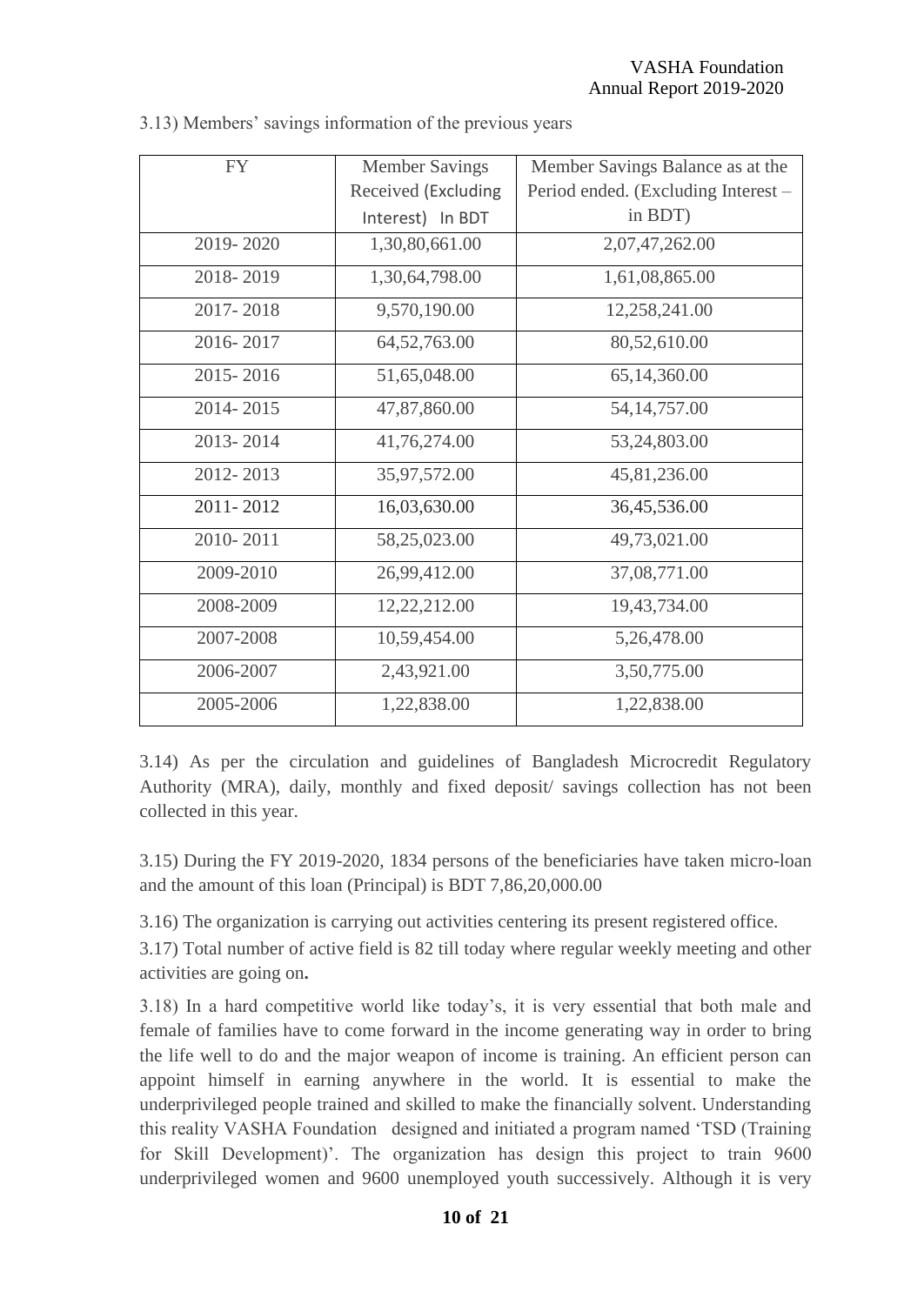difficult to fulfill the target because financial lagging yet we hope that the organization will prove it successful by the technical and financial aid of the members, government and nongovernmental, donor individuals and agencies of home and abroad.

3.19) TSD training includes training on Sewing, Block-Boutiques, Embroidery, Garments, Karchupi, Beauty Parlor, etc.

3.20) TSD program covers the actions of Basic Education, Garments Training, Electrical Technician Training and Instrument distributing and training program is running in 47 fields where trainees are getting training.

3.21) TSD is designed targeting 9600 beneficiary to make them skilled. Already 2347 trainee have successfully completed training on Sewing and Block respectfully. They are awarded by certificates and rewards. Ì

3.22) Awareness Training activities about Human rights, health, Mother and child , gender violence, etc. are being carried on.

3.23) The total number of beneficiary member as at the year ended June 30, 2020 is 2297

#### 3.24) **Ongoing Program at a glance:**

#### **A) Micro credit program**

 Date of Starting- 27/08/05 Beneficiary Members (As on June 30, 2020)

> Female: 2297 Male : ---- Total :2297

Loan Recipient Information (As on June 30, 2020)

- a) Total Loan Recipient  $= 16,698$
- b) Loan Recipient who has already Full Refunded  $= 14400$
- c) Current Loan Recipient = 2298
- d) Total loan Disbursed in BDT =  $32,99,20,000.00$  (Excluding Service Charge)
- e) Current Outstanding in BDT = 5,16,51,713.00 (Excluding Service Charge)

#### **Savings Information (**As on June 30, 2020**)**

Member Savings Collected (Excluding Interest) = 1,30,80,749.00 Member Savings Balance (Including Interest)  $= 2,07,47,262.00$ Member Savings Refunded (Excluding Interest) =  $92,88,365.00$ 

#### **B) TSD (Training for Skill Development) Program**

 Date of Starting- 14/05/09 Type of the Action: I) Basic and informal education II) Garments training Beneficiary Members (As on June 30, 2020): No. of Targeted Beneficiaries: 9600 person. No. of Members who have finished training: 2347 Status of the Program: Continuing.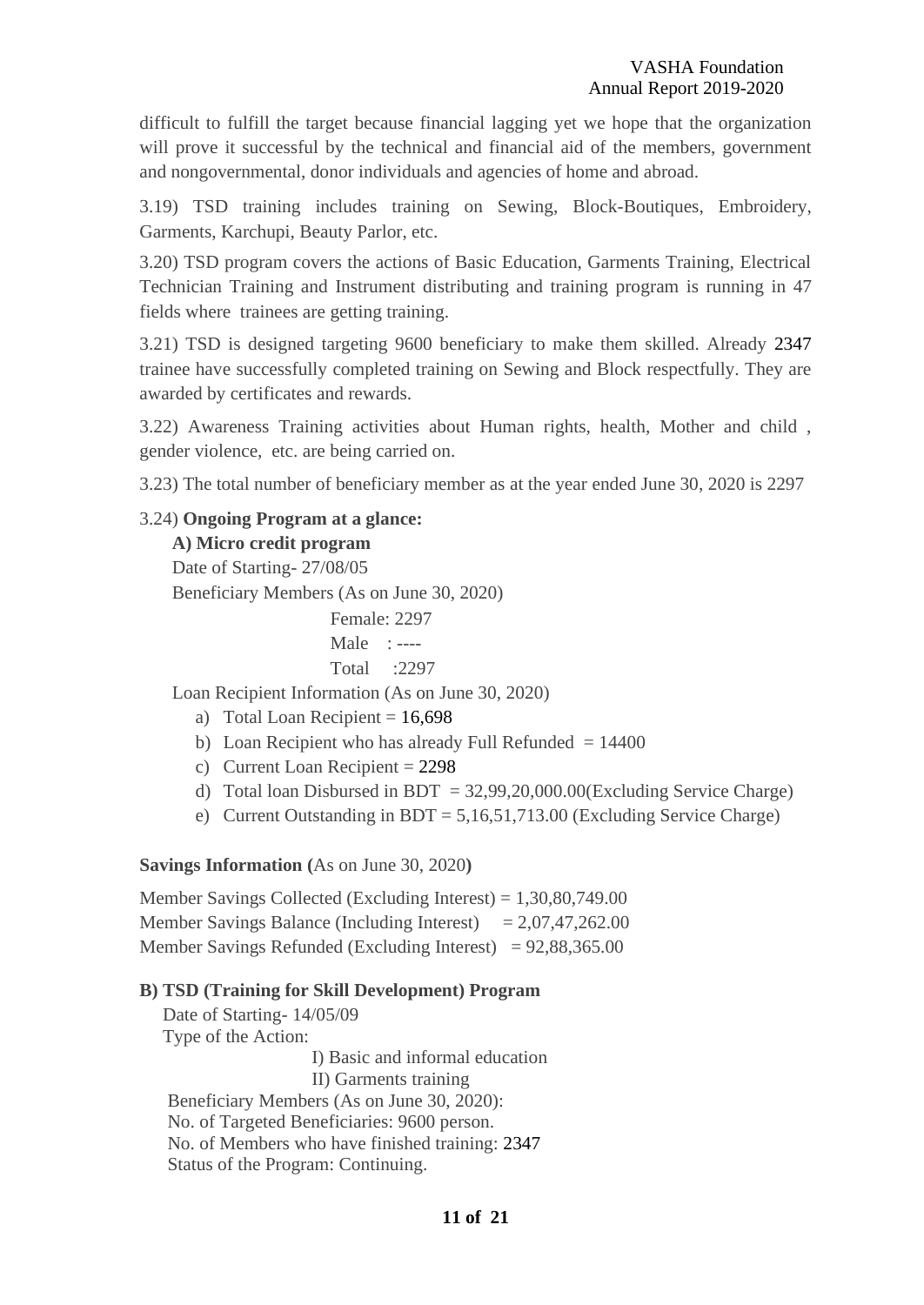#### **3.25) Coverage Area:**

- a) Ward # 09, Pahartoli, Chattogram City Corporation, Chattogram.
- b) Ward # 10, Pahartoli, Chattogram City Corporation, Chattogram .
- c) Ward # 11,Daskin Kattoli,Chattogram City Corporation, Chattogram.
- d) Ward # 12, Pahartali, Chattogram City Corporation, Chattogram .
- e) Ward# 13, Pahartoli, Chattogram City Corporation, Chattogram.
- f) Ward # 25, Halishahor, Chittagong City Corporation, Chittagong .
- g) Ward # 38, Ananda Bazar, Bondor, Chattogram City Corporation, Chattogram .
- h) Union # 05, Ward # 03, Barhabkunda, Kumira, Sitakunda, Chattogram.
- i) Union # 06, Ward # 07, 08, 09, Banshbariya, Kumira, Sitakunda, Chattogram.
- j) Union # 07, Ward # 01,03, 04, 05, 06, 07, 08,Kumira, Sitakunda, Chattogram.
- k) Union # 08, Ward # 01, Uttor Sonaichari, Kumira, Sitakunda, Chattogram.
- l) Union # 10, Ward # 04 , Salimpur, Sitakunda, Chattogram.
- m) Union # 09, Ward #04, Bhatiary, Sitakunda, Chattogram
- n) PHP Kumira,Sitakundo, Chattogram.
- o) Banchbaria, Sitakundo, Chattogram.
- p) Amerabad,WestAmeribad,Muradpur,Shivpur,Sitakundo, Chattogram.
- q) Doulati para, Bazartali, Barobkundo Bazar, Sitakundo, Chattogram.
- r) Rastarmata, Sitakundo Uttor Bazar, Moddam BayeorKil, Sitakundo, Chattogram.
- s) Fokirhat, Ecopark Gate, Ukil Para, Moulabi Para, Chowdhury, Desh Nogor & Bhueya Para, Sitakundo, Chattogram.
- t) Edulpur, Wabda, Goadan Road, Guniakhali, Uttor Bater Khil, Dhakkin Bhater Khil, Sitakundo, Chattogram.

3.26) The organization has been working in the Chittagong district since the initial period, and will expand its activities in the whole Bangladesh successively.

3.27) Bangladesh is a small country considering its land area. The population is too large with respect to the land area. Density of population is being increased but not the land area and employment opportunity. On the other hand, poverty is being increased. The people are gathering to the town searching employment opportunity. Slams are being built in the town. The slams are very much dirty and unhealthy. As a result germs and diseases are attacking the slam-dwellers.

As people are gathering to the urban area and cities continuously from rural areas, it is very important to start activities targeting the poverty hunted people of town and city, VASHA Foundation has started activities from Chattogram city and the outskirts of Chattogram city from the very beginning. Still this organization is carrying on activity in the city and the outskirts of the city of Chattogram. It is expected that the organization will spread out its activities through rural areas in the very nearest future.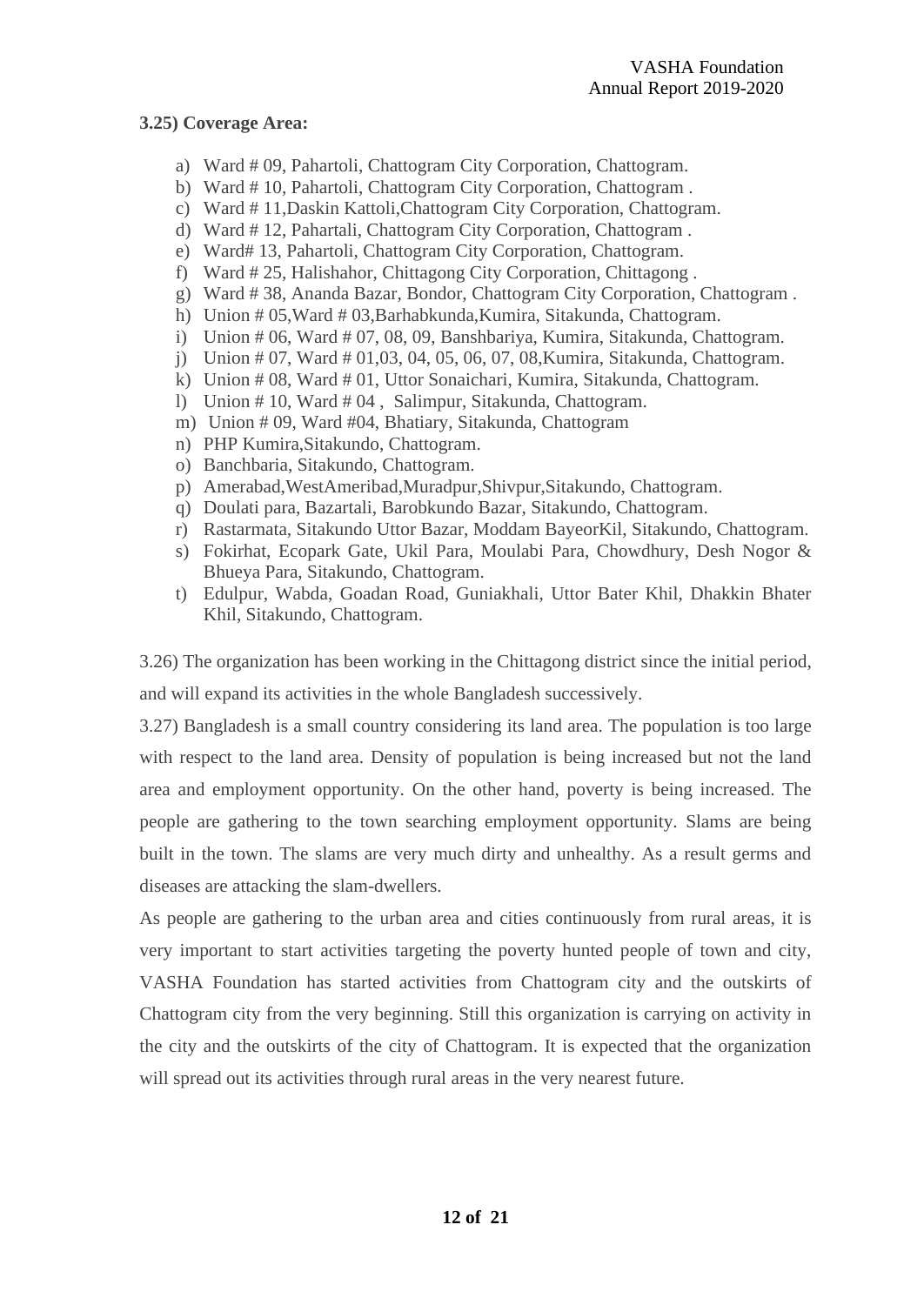#### **3.28) Covid-19 Response**

# • **Responding to Corona Virus pandemic (23th May, 2020):**

In order to help the victims of Covid-19 situation VASHA Foundation initiated a host of emergency support activities through distributing essential food items to 450 transport worker's families. VASHA Foundation also provided emergency germ protection materials like soap, mask and sanitizer among 450 other beneficiaries.

# • **Corona Incentive Loan(12thJan, 2021):**

The Honorable Prime Minister of the Government of the People's Republic of Bangladesh has announced corona incentive loan through Bangladesh bank. Based on this, Bangladesh Commerce Bank Limited (BCBL) funded VASHA Foundation for distributing Micro- Credit among low income professional farmers and marginal/ small traders affected by the Novel Coronavirus.

# • **Essential Food Distribution(7th April, 2020):**

 VASHA Foundation distributed essential food items among 465 poor and ultra-poor families. VASHA Foundation conducted a relief program for the needy people. It distributed food packs rice, lentils, oil, potatoes, flour, soap and onion to the poor and lockdown affected families at the area of Firojshah and Bondor in Chattogram district on the date of 2<sup>nd</sup> & 3<sup>rd</sup> April, 2020 respectively.

# • **Awareness Campaign Program(7th April, 2020):**

VASHA Foundation has performed activities of awareness in the corona pandemic situation in its working area. The field workers and volunteers of VASHA Foundation have gone to the doors and beneficiaries. They distributed 5000 awareness leaflets among the people. The activist explained the inhabitants how to save themselves from infection with Covid-19 on the  $22<sup>nd</sup>$ , 23rd and  $24<sup>th</sup>$  of March 2020.

#### **4) Financial Position :** Year: 2019-2020

 Audit Conducted By : **Amal & Leena**, CHARTERED ACCOUNTANTS Chittagong Office: Razzak Plaza $(6<sup>th</sup>$  Floor), 383, Tongi Diverson road Moghbazar,Dhaka-1207. Phone : +88-02-9333982, Mobile: 01715-969815, E-mail: dasamlleena@gmail.com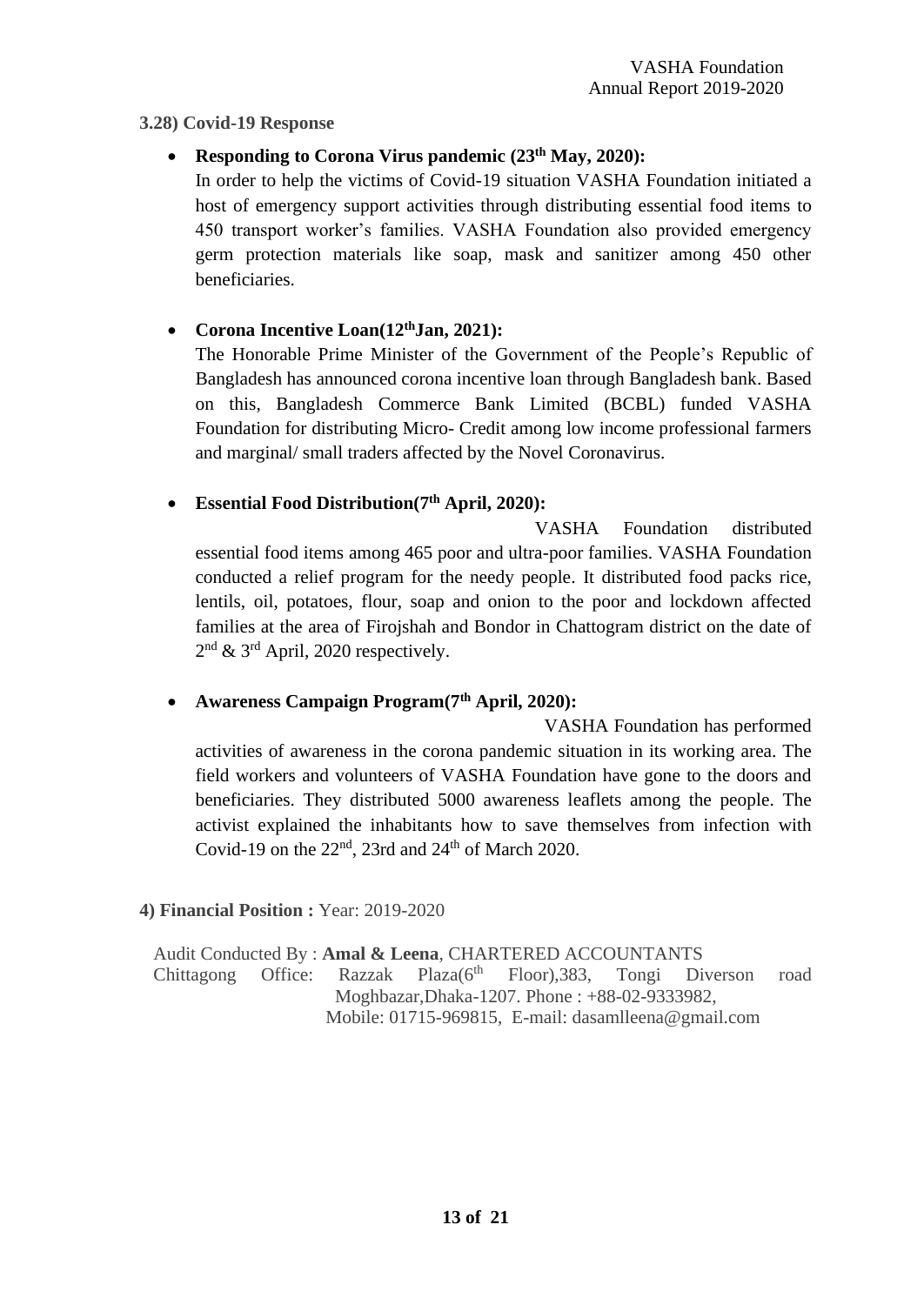## **Voluntary Activities for Social & Human Advancement Foundation** (VASAH Foundation) Statement of Financial Position As at 30 June,2020

| <b>Properties and Assets</b>                      | FY 2019-2020  | FY 2018-2019  |
|---------------------------------------------------|---------------|---------------|
| <b>Non-Current Assets</b>                         |               |               |
| Property, Plant and Equipment                     | 584,580.40    | 435,672.00    |
| <b>Total Non-Current Assets</b>                   | 584,580.40    | 435,672.00    |
|                                                   |               |               |
| <b>Current Assets:</b>                            |               |               |
| Loan to Members                                   | 51,651,713.00 | 42,026,460.00 |
| Short term investment                             | 601,783.00    | 561,790.00    |
| Advance, Deposits & Prepayments                   | 115,659.00    | 110,642.00    |
| Cash in hand                                      | 11,589.00     | 25,169.00     |
| Cash at bank                                      | 3,970,397.00  | 2,504,413.00  |
|                                                   |               |               |
| <b>Total Current Assets</b>                       | 56,351,141.00 | 45,228,474.00 |
| <b>Total Properties and Assets</b>                | 56,935,721.40 | 45,664,146.00 |
|                                                   |               |               |
| <b>Capital Fund and Liabilities</b>               | FY 2019-2020  | FY 2018-2019  |
| <b>Capital Fund</b>                               |               |               |
|                                                   |               |               |
|                                                   | 6,735,042.40  | 4,987,626.00  |
| <b>Cumulative Surplus</b><br>Capital Reserve Fund | 748,338.00    | 554,181.00    |
|                                                   |               |               |
| <b>Total Capital Fund</b>                         | 7,483,380.40  | 5,541,807.00  |
| <b>Non Current Liabilities</b>                    |               |               |
| Loan from Other MFI (MIDAS)                       | 302,041.00    | 950,473.00    |
| Loans from GB/EC Members & others                 | 23,110,000.00 | 18,660,000.00 |
| <b>Total Non Current Liabilities</b>              | 23,412,041.00 | 19,610,473.00 |
| <b>Current Liabilities</b>                        |               |               |
| <b>Member Savings Deposits</b>                    | 20,747,262.00 | 16,108,865.00 |
| <b>Account Payables</b>                           | 18,600.00     | 18,600.00     |
| <b>Loan Loss Provision</b>                        | 1,393,946.00  | 1,170,061.00  |
| Other Fund                                        | 3,880,492.00  | 3,214,340.00  |
| <b>Total Current Liabilities</b>                  | 26,040,300.00 | 20,511,866.00 |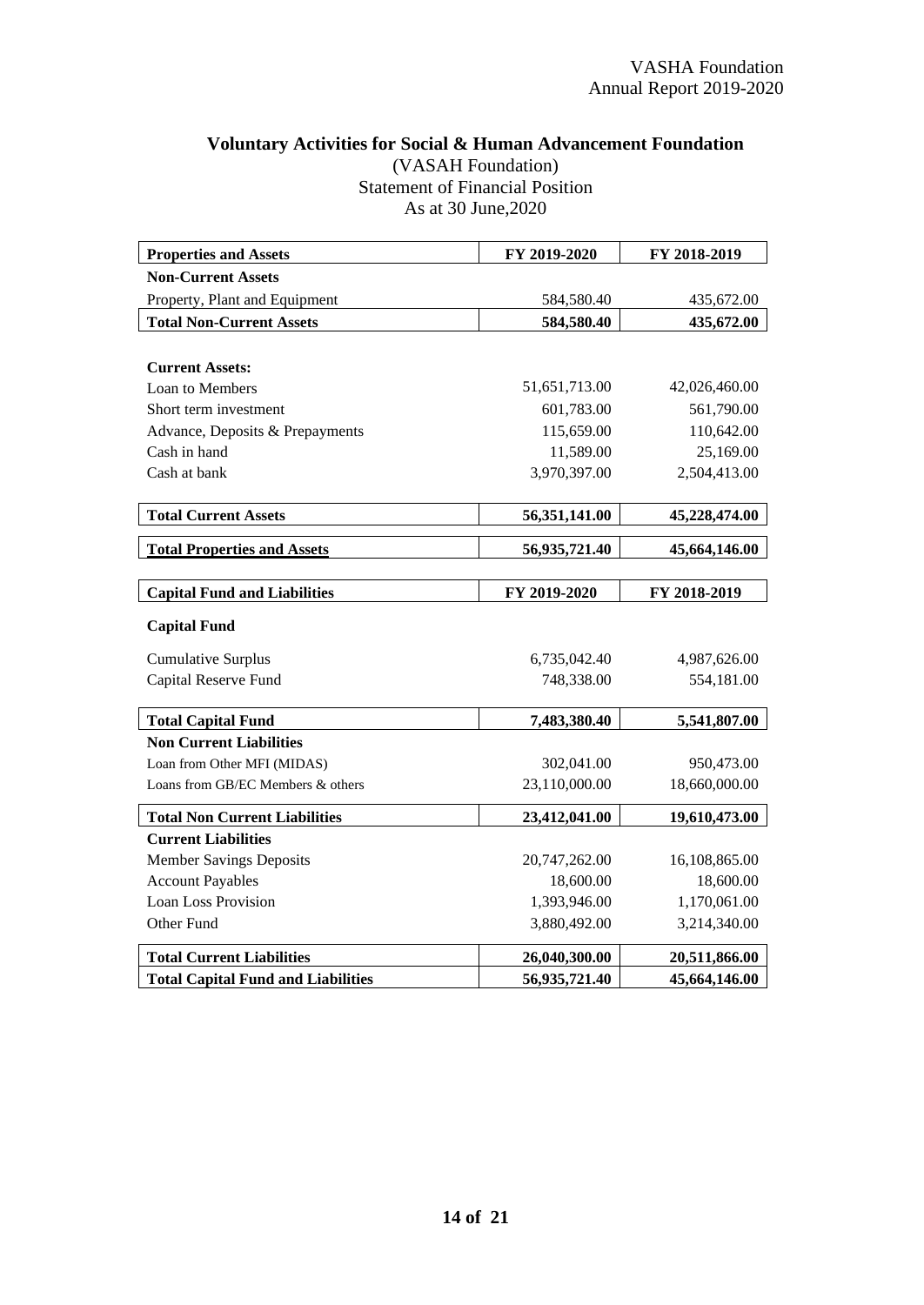# **5) BUDGET ANALYSIS:** Financial Year: 2019-2020

| SI.       |                                        | 2019-2020  |               | 2020-2021  |
|-----------|----------------------------------------|------------|---------------|------------|
| <b>No</b> | <b>Description</b>                     | Projected  | <b>Actual</b> | (Proposed) |
|           | 1. Area Coverage:                      |            |               |            |
|           | <b>District</b>                        | 1          | 1.00          |            |
|           | Upazilla                               | 6          | 6.00          |            |
|           | Union                                  | 12         | 8.00          | 5          |
|           | Village                                | 40         | 19.00         | 10         |
|           | 2. Branch Opening                      | 0          | 1.00          | 2          |
|           | 3. Group/Samity Formation              | 30         | 74.00         | 10         |
|           | 4. Add New Member                      | 3500       | 819.00        | 1500       |
|           | 5. Add New Borrower                    | 4000       | 1,834.00      | 2500       |
|           | 6. Recruitment                         | 2          | 1.00          | 2          |
|           | 7. Deposits Collection.                | 20,000,000 | 13,080,749    | 32,000,000 |
|           | 8. Refund Deposit                      | 12,000,000 | 9,288,365     | 17,500,000 |
|           | 9. Recovery                            | 87200000   | 68994747      | 115000000  |
|           | 10. Loan Disburesement                 | 102000000  | 78620000      | 132000000  |
|           | 11. Borrowing                          | 15000000   | 6260000       | 22000000   |
|           | 12. Loan returns                       | 7000000    | 2248432       | 13000000   |
|           | 13. Received against insurance service | 750000     | 786200        | 1370000    |
|           | 14. Insurance benefits given           | 200000     | 0             | 1200000    |
|           | 15. Total Income                       | 13455000   | 10334015      | 15466524   |
|           | 16. Total Expenditure                  | 10355000   | 8116624       | 12279000   |

| SI.       | <b>Description</b>                  | <b>Current Balance</b>        |  |  |
|-----------|-------------------------------------|-------------------------------|--|--|
| <b>No</b> |                                     | (end of previous fiscal year) |  |  |
|           | 1. Area Coverage:                   |                               |  |  |
|           | <b>District</b>                     | $\mathbf{1}$                  |  |  |
|           | Upazilla                            | 6                             |  |  |
|           | Union                               | 8                             |  |  |
|           | Village                             | 19                            |  |  |
|           | 2. Number. of Branch                |                               |  |  |
|           | 3. Number. of Group                 | 74                            |  |  |
|           | 4. Number. Member                   | 2378                          |  |  |
|           | 5. Number. Borrower                 | 2297                          |  |  |
|           | 18<br>6. Manpower                   |                               |  |  |
|           | 7. Deposit Balance                  | 20,747,262                    |  |  |
|           | 8. Loan Outstanding                 | 51,651,713                    |  |  |
|           | 9. Loan Received                    | 23,412,041                    |  |  |
|           | 10. Insurance Fund                  | 3,875,492                     |  |  |
|           | 7,483,380<br>11. Cumulative Surplus |                               |  |  |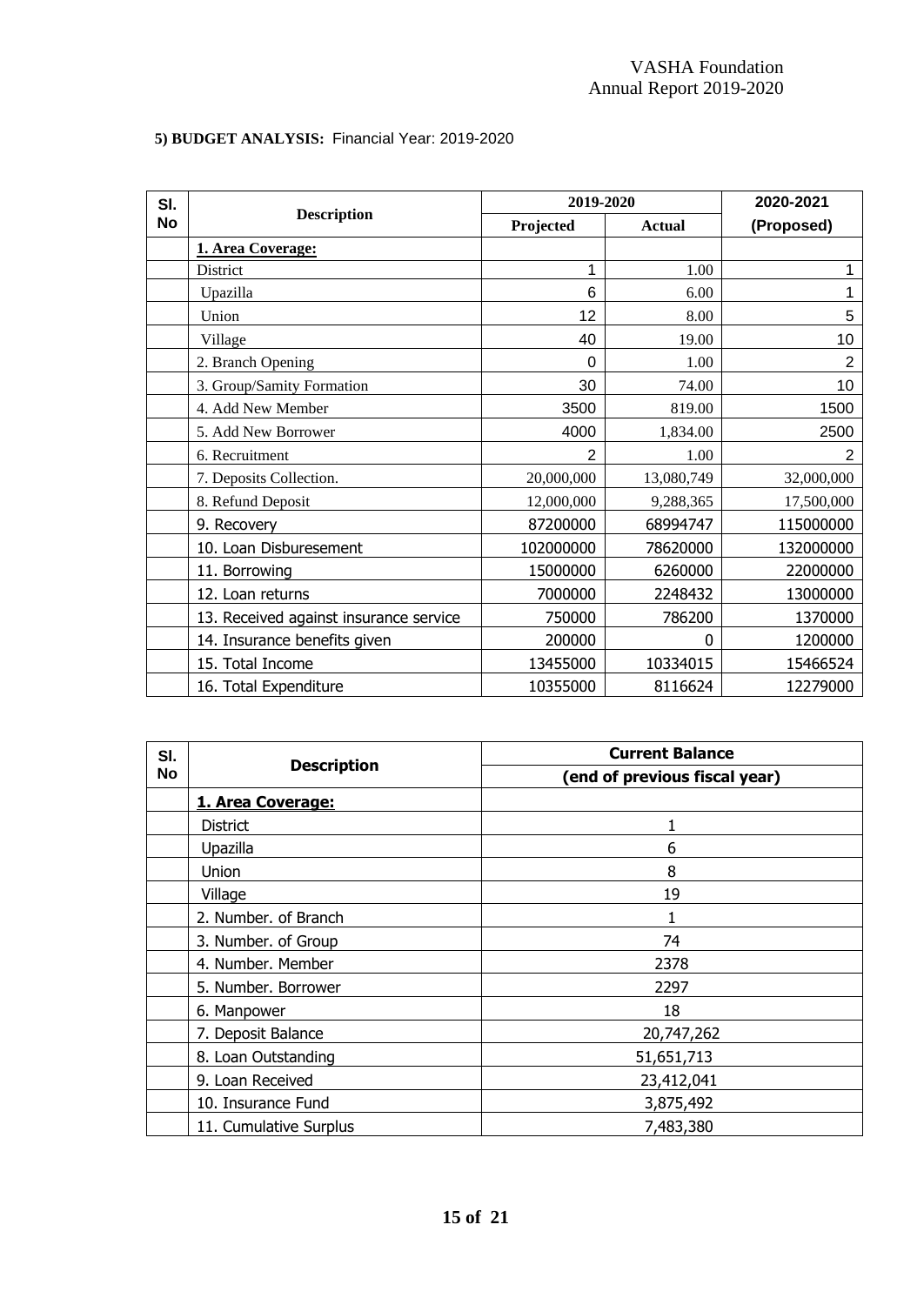| SI.          | <b>Description</b>                  | 2019-2020 |               | 2020-2021  |
|--------------|-------------------------------------|-----------|---------------|------------|
| <b>No</b>    |                                     | Projected | <b>Actual</b> | (Proposed) |
| 1            | * Loan Recovery                     |           |               |            |
|              | Rural Microcredit                   | 50074000  | 41396848      | 51750000   |
|              | Urban Microcredit                   | 10126000  | 6899475       | 17250000   |
|              | Microenterprise                     | 25000000  | 17248687      | 36800000   |
|              | Seasonal Loan                       | 0         | 0             | 0          |
|              | Livestock Loan                      | 0         | 0             | 0          |
|              | Agriculture Loan                    | $\Omega$  | 3449737       | 5750000    |
|              | Others Loan                         | 2000000   | 0             | 3450000    |
|              | <b>Total</b>                        | 87200000  | 68994747      | 115000000  |
|              | * Specify according to loan type    |           |               |            |
| $\mathbf{2}$ | <b>Fund Collection</b>              |           |               |            |
|              | 1. Savings Collection:              |           |               |            |
|              | Force Savings                       | 20000000  | 13080749      | 32000000   |
|              | <b>Voluntary Savings</b>            | 0         | 0             | 0          |
|              | Fixed of deposit                    | $\Omega$  | 0             | 0          |
|              | $\overline{\text{Total}}$ :         | 20000000  | 13080749      | 32000000   |
|              | <b>MFI Borrowing</b>                |           |               |            |
|              | 2. PKSF Loan                        | $\Omega$  | 0             | $\Omega$   |
|              | 3. Bank Loan                        | 2000000   | 0             | 3000000    |
|              | 4. Loan from Financial Institiution | 2000000   | 0             | 3000000    |
|              | 5. Loan from other Institiution     | 0         | 0             | 0          |
|              | 6. Donation (Conditional)           | $\Omega$  | 210000        | $\Omega$   |
|              | 7. General/EC Member Loan           | 7000000   | 4950000       | 11000000   |
|              | 8. Others Loan                      | 4000000   | 1100000       | 5000000    |
| 3            | <b>Insurance Fund Collection</b>    | 750000    | 786200        | 1370000    |
|              | <b>Total:</b>                       | 15750000  | 7046200       | 23370000   |
| 4            | <b>Utilization of Fund</b>          |           |               |            |
|              | 1. * Loan Disbursment               |           |               |            |
|              | Rural Microcredit Disbursment       | 61200000  | 47172000      | 59400000   |
|              | Urban Microcredit Disbursment       | 7140000   | 11793000      | 19800000   |
|              | Microenterprise Disbursment         | 32000000  | 15724000      | 42240000   |
|              | Seasonal loan Disbursment           | 0         | 0             | 0          |
|              | Livestock Ioan Disbursment          | 0         | 0             | 0          |
|              | Agriculture Ioan Disbursment        | $\Omega$  | 0             | 6600000    |
|              | Other Disbursment                   | 1660000   | 3931000       | 3960000    |
|              | Total:                              | 102000000 | 78620000      | 132000000  |
|              | * Specify according to loan type    |           |               |            |
|              | 2. Savings Returns                  |           |               |            |
|              | <b>Compulsory Savings</b>           | 12000000  | 9288365       | 17500000   |
|              | <b>Voluntary Savings</b>            | 0         | 0             | 0          |
|              | <b>Fixed Deposit</b>                | $\Omega$  | O             | 0          |
|              | Total:                              | 12000000  | 9288365       | 17500000   |
|              | <b>3.Loan Repayment</b>             |           |               |            |
|              | PKSF Loan                           | 0         | 0             | 0          |
|              | Bank Loan                           | $\Omega$  | 0             | 2000000    |
|              | Loan from financial Institiution    | 706000    | 648432        | 2000000    |
|              | Loan from other Institiution        | 100000    | 0             | 0          |
|              | General/EC Member Loan              | 5194000   | 1600000       | 9000000    |
|              | Others Loan                         | 1000000   | 0             |            |
|              | Total:                              | 7000000   | 2248432       | 13000000   |
| 5            | <b>Insurance Service:</b>           | 200000    |               | 1200000    |
|              |                                     |           |               |            |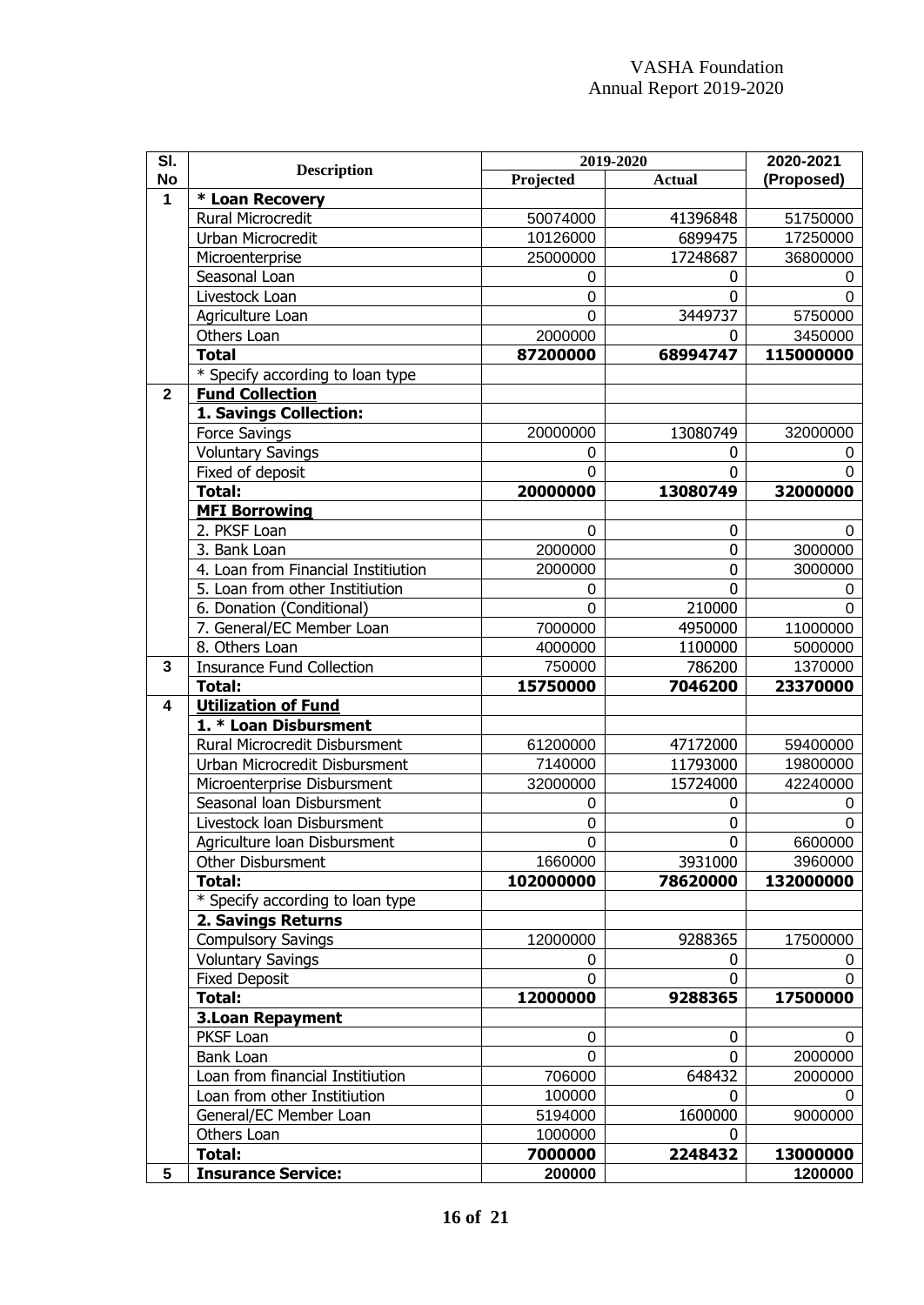| 6              | <b>Fixed asset acquisition</b>                |                  |                 |                  |
|----------------|-----------------------------------------------|------------------|-----------------|------------------|
|                | Land Purchase                                 |                  |                 |                  |
|                | Land Development                              |                  |                 |                  |
|                | <b>Building Construction</b>                  |                  |                 |                  |
|                | <b>Motor Vehicles</b><br>Furniture & Fixtures | 1500000          | 0               | 2000000          |
|                | Office Equipments                             | 100000<br>100000 | 82500<br>103930 | 500000<br>300000 |
|                | <b>Electric Equipments</b>                    |                  |                 |                  |
|                | Computer & Accessories                        | 80000            | 42450           | 120000           |
|                | Computer Software                             |                  |                 |                  |
|                | <b>Total:</b>                                 | 1780000          | 228880          | 2920000          |
| $\overline{7}$ | <b>Income</b>                                 |                  |                 |                  |
|                | 1. Service charge                             | 12900000         | 9935244         | 14475524         |
|                | 2. Interest on Investment                     | 60000            | 50344           | 150000           |
|                | 3. Other interest                             | 10000            | 36301           | 80000            |
|                | 4. Entry Fees                                 | 10000            | 0               | 65000            |
|                | 5. Sale of passbook                           | 15000            | 5230            | 70000            |
|                | 6. Sale of Forms                              | 10000            | 8995            | 6000             |
|                | 7. Donation                                   | 300000           | 210000          | 500000           |
|                | 8. Others income                              | 150000           | 87901           | 120000           |
|                | 9. Recovery of Written off Loan               | 0                | 0               | 0                |
|                | 10. Overhead cost from others Program         | 0                | 0               | 0                |
|                | <b>Total Income:</b>                          | 13455000         | 10334015        | 15466524         |
| 8              | <b>Expenses</b>                               |                  |                 |                  |
|                | <b>Financial Expenses:</b>                    |                  |                 |                  |
|                | 1. Savings interest                           | 850000           | 846013          | 1700000          |
|                | 2. Interest of PKSF Loan                      |                  | 0               | 0                |
|                | 3. Interest on Bank Loan                      | 100000           | 13325           | 480000           |
|                | 4. Interest on Committee Loan                 | 950000           | 623600          | 1300000          |
|                | 5. Interest on Others institutional Loan      | 170000           | 105888          | 250000           |
|                | 6. Others                                     | 60000            | 0               | 0                |
|                | <b>Total Financial Expenses:</b>              | 2130000          | 1588826         | 3730000          |
|                | <b>General and administrative</b>             |                  |                 |                  |
|                | <b>Expenses:</b>                              |                  |                 |                  |
|                | 7. Salary & Allowances*1                      |                  |                 |                  |
|                | <b>Basic Pay</b>                              | 3200000          | 2164800         | 550000           |
|                | Special Allowance                             | 150000           | 0               | 200000           |
|                | <b>Dearness Allowance</b>                     | 0                | 0               | 0                |
|                | House Rent Allowance                          | 1600000          | 1082400         | 300000           |
|                | <b>Medical Allowance</b>                      | 240000           | 216480          | 300000           |
|                | Festival Allowance                            | 800000           | 737200          | 1000000          |
|                | Rest & Recreation Allowance                   | 0                | 0               | 0                |
|                | Lunch Allowance                               | 250000           | 139041          | 300000           |
|                | Conveyance Allowance                          | 250000           | 495000          | 600000           |
|                | <b>Telephone Allowance</b>                    | 50000            | 0               | 50000            |
|                | <b>Educational Allowance</b>                  | 0                | 0               | 0                |
|                | <b>Fixed Travel Allowance</b>                 | 100000           | 0               | 200000           |
|                | Overtime Allowance                            | 0                | 0               | 0                |
|                | Others Allowance (If any)                     | 0                | 95920           | 200000           |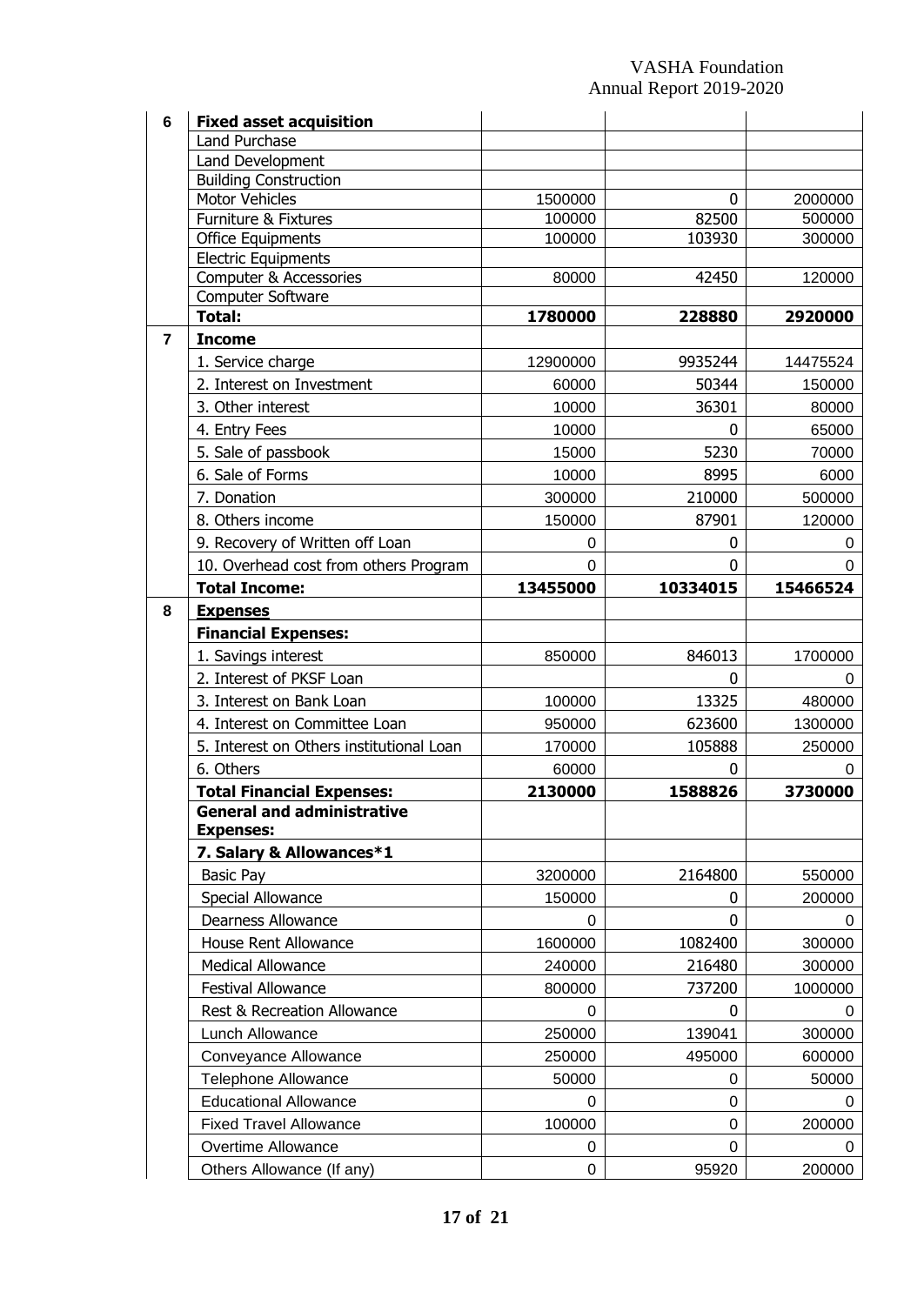|   | <b>Total</b>                       | 6640000 | 4930841  | 3700000 |
|---|------------------------------------|---------|----------|---------|
|   | 8. House Rent                      | 240000  | 240000   | 240000  |
|   | 9. Printing and Stationeries:      |         | 0        | O       |
|   | Printing & Binding                 | 150000  | 66338    | 320000  |
|   | Stationary, Seals & Stamps         | 50000   | 0        | 250000  |
|   | <b>Total</b>                       | 200000  | 66338    | 570000  |
|   | 10. Travel Expense                 |         |          |         |
|   | Domestic                           | 150000  | 110530   | 500000  |
|   | Foreign                            | 0       | 0        | 150000  |
|   | 11. Telephone and Mail             | 0       | $\Omega$ |         |
|   | Telephone/Telex/Fax/Internet       | 25000   | $\Omega$ | 90000   |
|   | Postal & Courier service           | 5000    | 4843     | 5000    |
| 8 | 12. Repairs & Maintenance          |         |          |         |
|   | <b>Office Building</b>             | 10000   | $\Omega$ | 0       |
|   | <b>Motor Vehicles</b>              | 0       | 0        | 0       |
|   | <b>Others</b>                      | 80000   | 24763    | 16000   |
|   | <b>Total</b>                       | 90000   | 24763    | 16000   |
|   | 13. Fuel Expense                   | 0       | 0        | 0       |
|   | 14. Gas, Electric & Water bill     | 30000   | 22555    | 70000   |
|   | 15. Entertainment                  | 150000  | 11000    | 250000  |
|   | 16. Advertisement                  | 50000   | 0        | 180000  |
|   | 17. Paper & Publication:           |         | 0        | O       |
|   | Newspaper & Magazine               | 10000   | 2820     | 30000   |
|   | <b>Books &amp; Publication</b>     | 20000   | 0        | 10000   |
|   | <b>Total</b>                       | 30000   | 2820     | 40000   |
|   | 18. Bank Charge                    | 10000   | 18102    | 49000   |
|   | 19. Training Expense               |         | 0        |         |
|   | <b>Local Training</b>              | 100000  | 2500     | 200000  |
|   | Foreign Training                   | 0       | 0        | 700000  |
|   | Total:                             | 100000  | 2500     | 900000  |
|   | 20. Seminar, Conference & Workshop |         |          |         |
|   | Expense                            | 0       | 0        | 0       |
|   | 21. Legal Expense                  |         | 0        | O       |
|   | 22. Meeting Expense                | 100000  | $\Omega$ | 270000  |
|   | 23. Registration Fees/Renewal Fees | 20000   | 15582    | 50000   |
|   | 24. Others Operational Expense     | 200000  | 966752   | 44000   |
|   | 25. Audit Fees                     | 20000   | 6000     | 60000   |
|   | 26. Honorarium for EC Members      | 0       | 0        | 300000  |
|   | 27. Other Honorarium               | 0       | $\Omega$ | 200000  |
|   | 28. Tax:                           |         | 0        | 0       |
|   | Land Tax                           |         | 0        |         |
|   | Income Tax                         | 30000   | 12000    | 30000   |
|   | Other Tax                          | 5000    | 600      | 5000    |
|   | Customs Duty/VAT                   | 0       | 0        |         |
|   | Total:                             | 35000   | 12600    | 35000   |
|   | 29. Subscriptions & Donation       | 0       | 12600    | 150000  |
|   |                                    |         |          |         |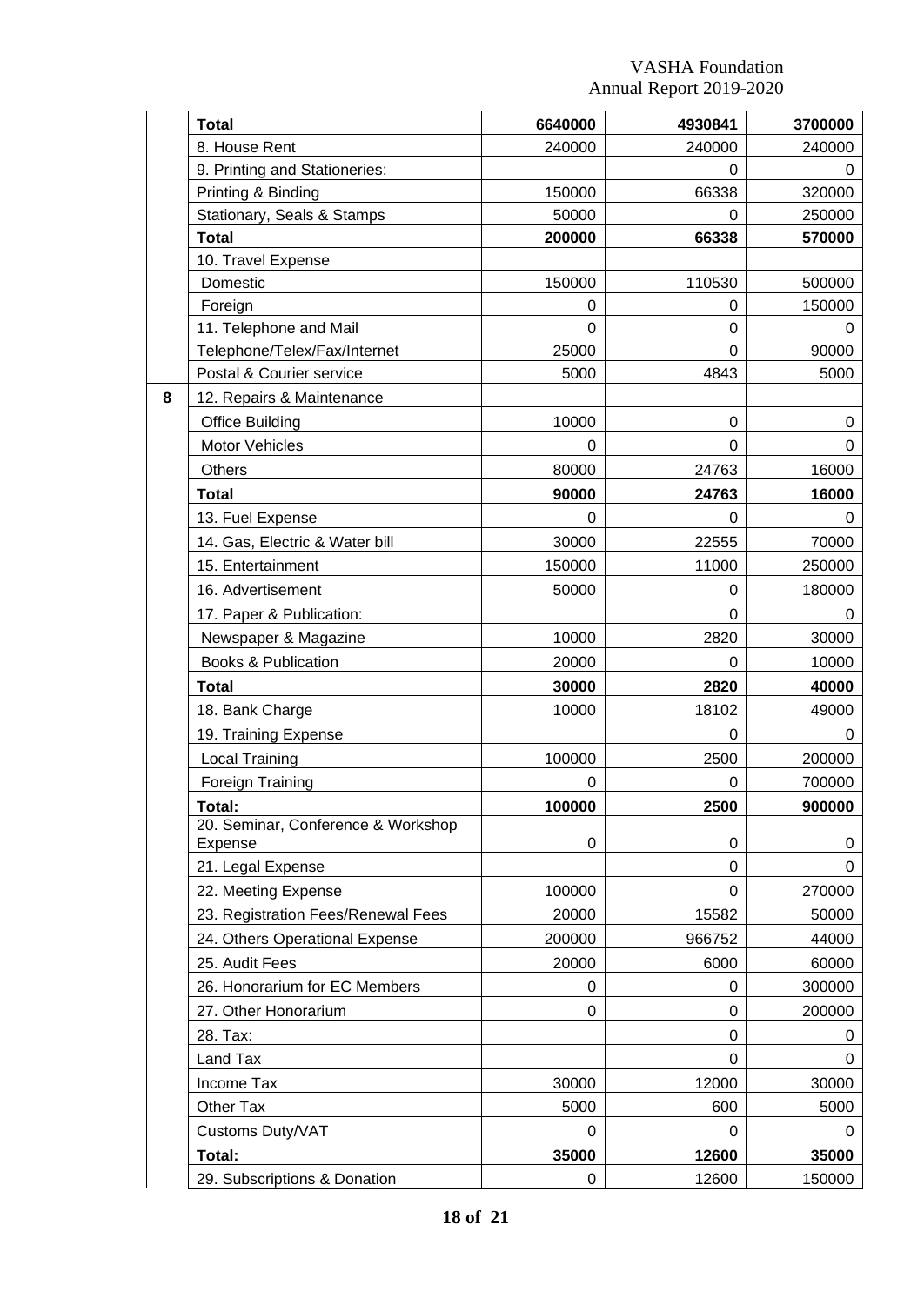| 30. Depreciation          |                                | 60000    | 79972   | 80000    |
|---------------------------|--------------------------------|----------|---------|----------|
| 31. Cost Sharing Expenses |                                | 0        | 0       | 500000   |
| 32. Consultancy Service   |                                | 70000    | 0       | 100000   |
|                           | 33. Total Operational Expenses | 10355000 | 8116624 | 12279000 |
| 34. Loan Loss Provision   |                                | 450000   | 223885  | 1000000  |
| 35. Net Surplus           |                                | 2650000  | 1993506 | 2187524  |
|                           | 36. Transfer to Various Fund   |          | 0       |          |
| Reserve Fund              |                                | 265000   | 194157  | 265000   |
| <b>DMF</b>                |                                | 0        | 0       | 0        |
| <b>Others</b>             |                                | 0        | 0       |          |
| Total:                    |                                | 265000   | 194157  | 265000   |

#### **6.0) Proposals:**

Management of Voluntary Activities for Social and Human Advancement (VASHA) Foundation would like to submit the following proposals for consideration seeking necessary technical and financial support for implementation:

6.1) Being small country Bangladesh has very limited land area. Her population is too large with respect to land area. The density of population but not land area and employment opportunity is being increased. On the other hand, poverty is being increased. The people from villages are gathering to the towns seeking employment opportunity. Slams are being built in the town. The slums are very much dirty and unhealthy. As a result, germs and diseases are attacking the slum-dwellers.

In this circumstance, in order to reduce the untold sufferings of the slum-dwellers, the following actions should be initiated in emergency basis.

- 1. Health Treatment.
- 2. Informal education.
- 3. Education and Training.
- 4. Micro-loan distribution for self-dependency and self-employment.
- 5. Ultra Poor Microcredit ( Hotodoridra Khudrorin)

6.2) As people are gathering to the towns and cities from the villages, number and volume of the slums are being increased. The density of people in these slums is so large that there are no minimum facilities of life.

Various criminal activities are being occurred centering these slums. The men, women, child, youth are being engaged in social crime and corruption. Thus these crises cannot be solved if people gather to the cities in such a rate. So, it is very essential to create various opportunities like employment, social security, financial security so that the villagedwellers leave the tendency of gathering to the cities or towns. For this purpose the nongovernment organizations should take effective initiative beside the government. Considering this circumstance we also should take programs for spreading out our activities in the rural areas. It is very urgent to initiate Rural Microcredit (Polli Khudra Rin) Program by the help of proper agencies.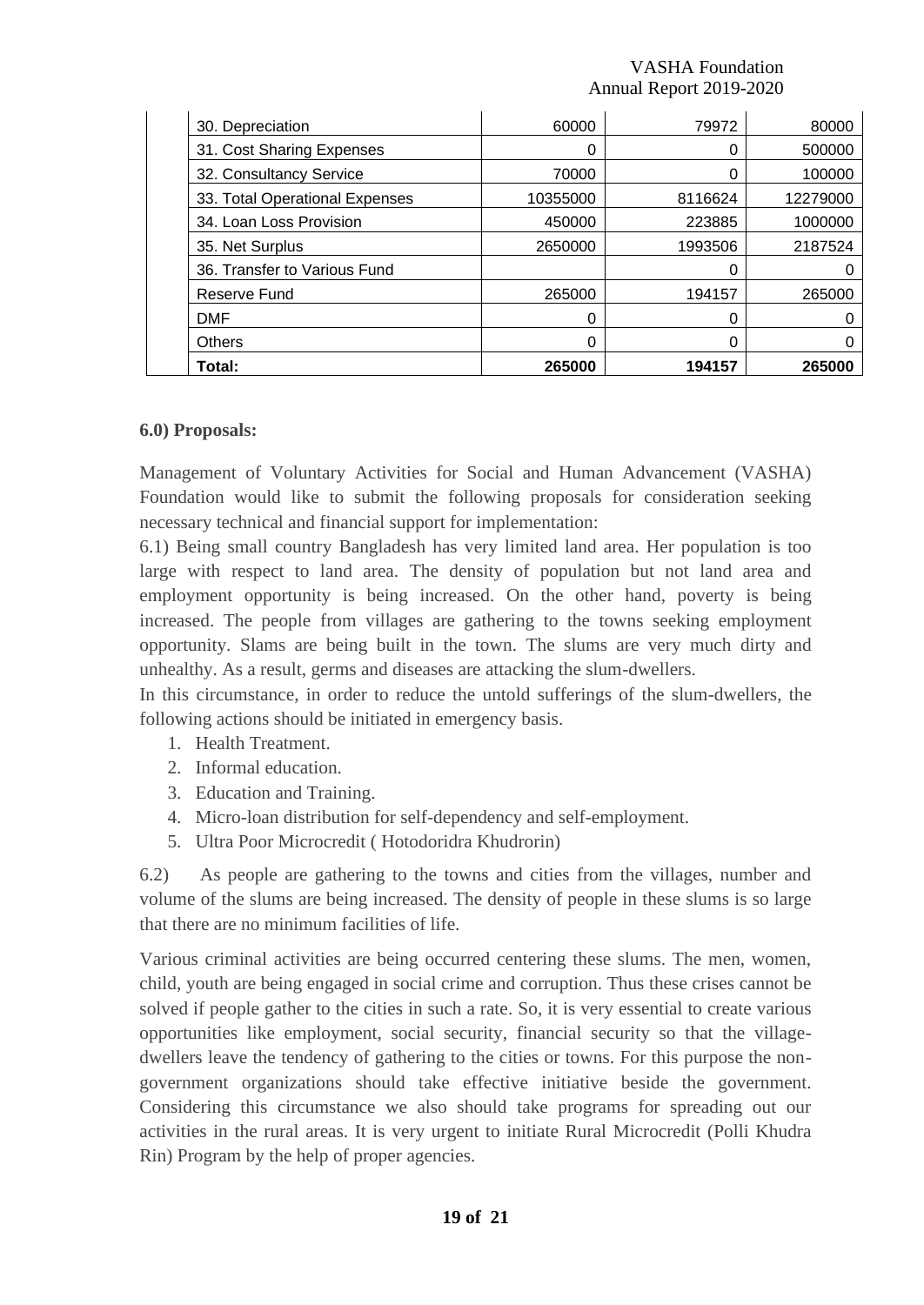6.3) Now a day, drug addiction is a great problem for Bangladesh. It has been a figure of epidemic. It's effect is more serious than life-hunting diseases cancer. A drug-addicted person is a great burden for the family, society, state and even the world. A drag-addicted person does not hesitate even for a moment while he goes to do any kind of crime. So, it is very essential to find out the reason of the drug-addiction and prevent this crisis in emergency basis. Besides, the drug-addicted patient should be rehabilitated in the usual life. For this reason, we should also start activities for the drug-addicted people and against the drug.

6.4) It is emergency to initiate activities related to rehabilitation handicapped.

6.5) We have to start activities for growing up skill of the child/youth workers who are engaged in risky work. We have to offer them informal, technical and vocational education.

6.6) Effective activities should be initiated for reduction the child and gender violence.

6.7) Awareness activities related to human rights and health for the Garments worker should be executed.

6.8) Mass awareness activities about life –Hunting diseases like AIDS should be started.

6.9) Activities for the sex-worker; like rights and education should be initiated and steps should be taken to bring them to the usual life.

6.10) The organization, VASHA Foundation eagerly wants to involve itself to the other same purpose organization of home and abroad for executing the above activities. We are hopeful to initiate the above activities with respect to financial and technical support from other NGO, Government, Donor and Funding agency.

6.11) The community of Fisherman is one of the retreated classes of our country. The organization is now providing voluntary services to this community of the locality. The women of the community are fully workless. On the other hand, men of the community go to sea and catch fish. But fishing is a seasonal profession. Fishing seasons remains only for six months in a year. They are workless in the next six months. During this period they have no income. Taking this advantage, the merchants provide them loan in high interest rate. And even, the merchants buy their advance Labor with less payment. Thus the luck of the fisherman community remains unchanged and cheated. To change their condition substitute employment opportunity should be created for the idle six months. Research should be done about this matter. Besides, income opportunity has to be created for the women. We should initiate activities for this purpose with respect to our ability and fund availability from home and abroad donor.

6.12) Computer training facilities should be created for the son and daughter of the slam-dwellers and retreated community.

6.13) Technology based training arrangement for capability building and efficiency enhancement will be more effective.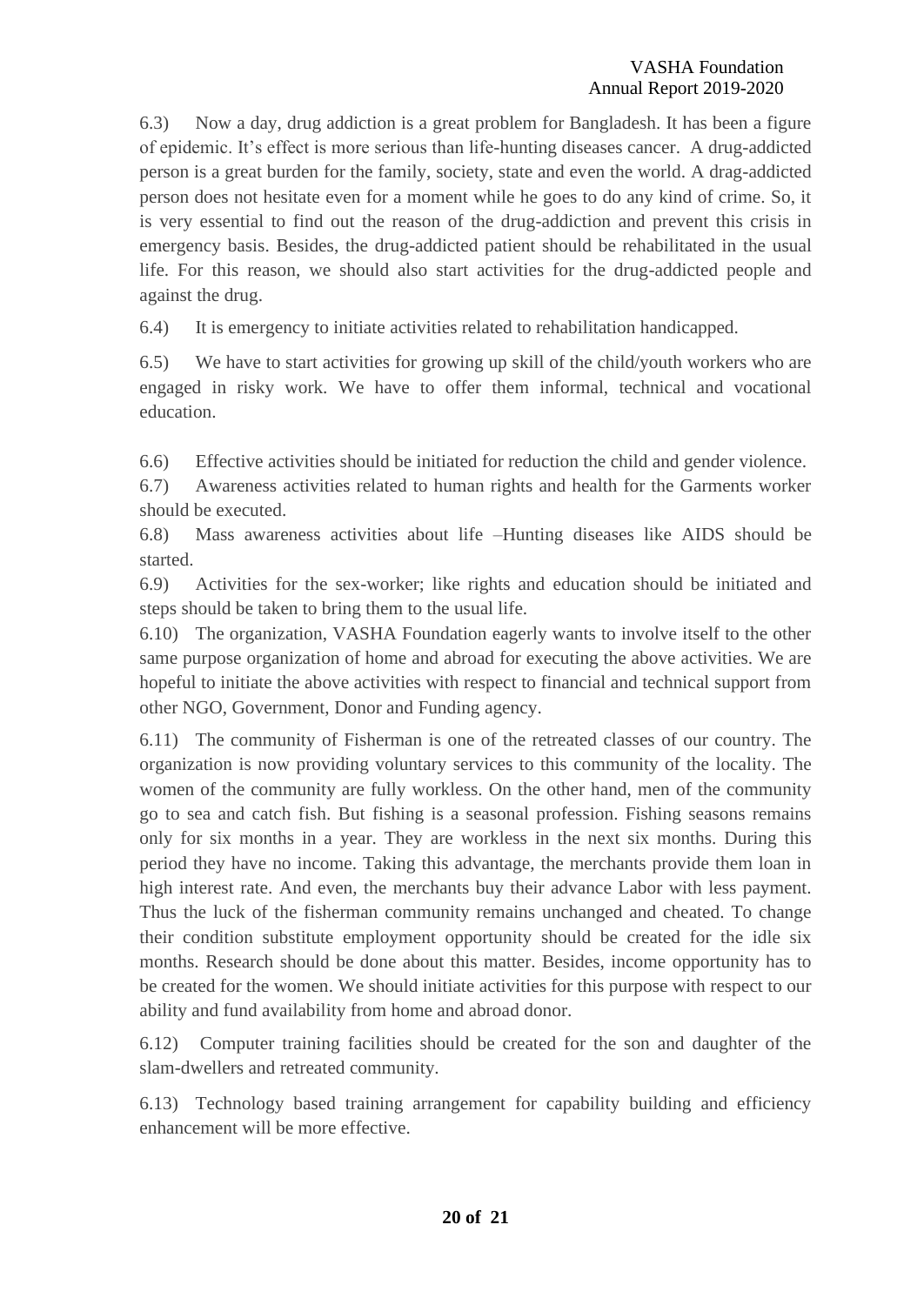6.14) For creating income-generating purpose following steps should be taken considering the environment and situation.

- a) Small industry establishment.
- b) Technical institute establishment.
- c) Vocational school establishment.
- d) Trade course opportunity.
- e) Kinder Garden school establishment.

6.15) It is not possible to remove poverty from the country without taking special project considering the real fact and situation of the retreated community. According to our survey and experiment, financial poverty is not the main and only problem of this community. They have more problems that are more fatal than the poverty. Some such types of problems are:

- a) Caste-division systems.
- b) Dignity crisis.
- c) Gender issue.
- d) Unemployment.
- e) Land-occupation by violence.
- f) Lack of security in family and society.
- g) English medium school for conducting 'O' and 'A" level education.

For solving these problems, non-government organization like VASHA Foundation should come forward as assistant to the government.

6.16) There are some community in the remote areas and even in the town and outskirts of town like fisherman, barber, potter, blacksmiths, Horizon, Shaontal (Tribe), Sweeper, Bade (Tribe), Shing (Tribe), Manta (Tribe), Marma (Tribe), Chakma (Tribe), Sexworker, etc. to whom social retreatment is greater problem than financial poverty.

These communities are retreated socially lamentably. The organization has to initiate activities related to awareness about the above problems. Besides, it is essential to conduct capacity buildings, and solvency creating activities among these communities.

6.17) In order to enlarge the volume of micro-credit activities, we should apply for loan and donation to donor individuals, donor agencies both governmental and nongovernmental for technical and financial support.

#### 7.0) **Gratitude**

7.1) During the FY 2019-2020, the member of the governing body of VASHA Foundation, for performing its activities, provided financial support. The organization is obliged to the Governing body.

7.2) The officers, staffs of the organization are serving minded. They are sacrificing their hard labor for this organization with low-payment.

7.3) The beneficiaries are also providing their respective support from their respective position and capacity for running this organization smoothly. The organization and its managing body are obliged to them.